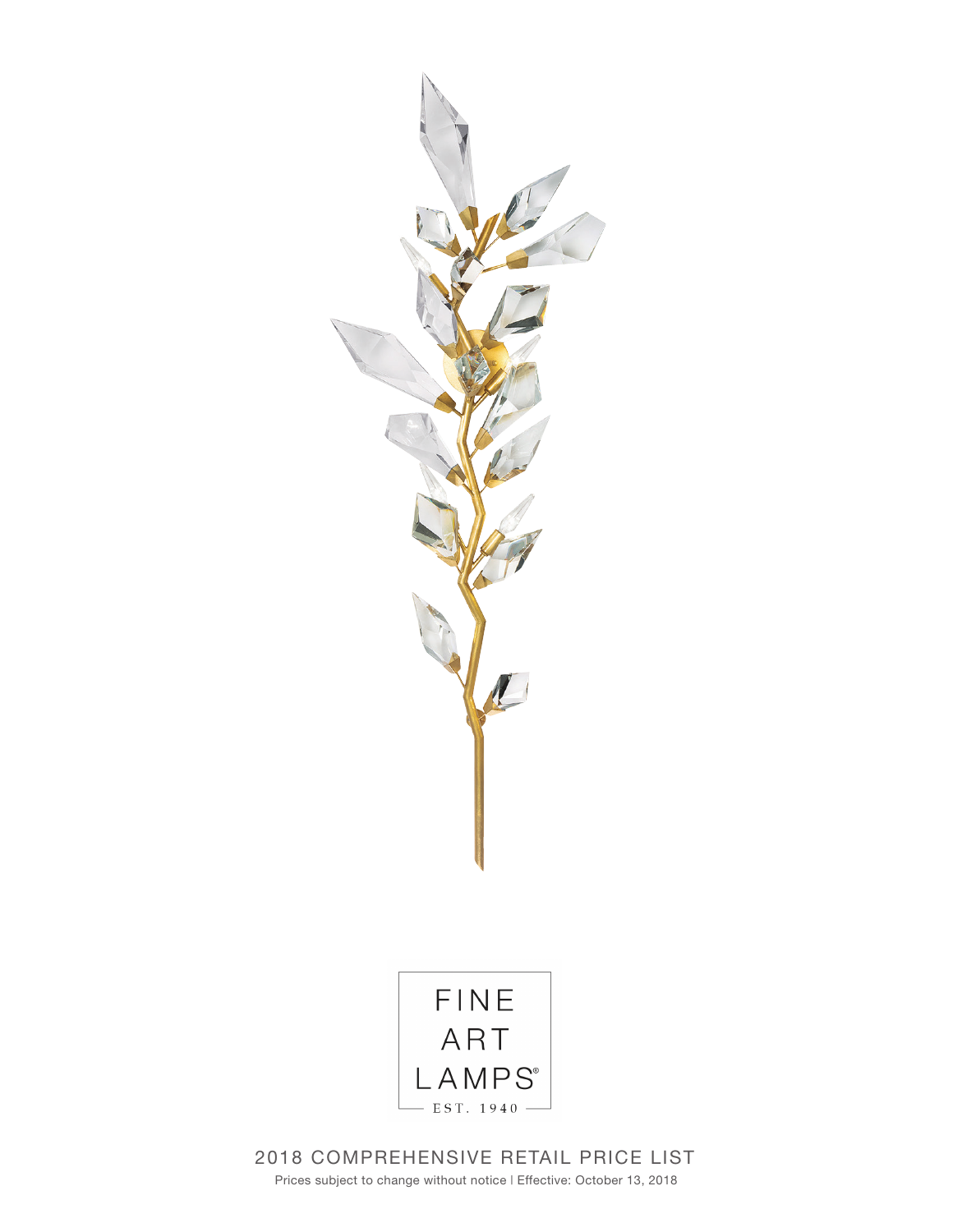| <b>STYLE NO.</b>                 | <b>PRICE</b>              | STYLE NO.                 | <b>PRICE</b>             | STYLE NO.              | <b>PRICE</b>               | STYLE NO.                | <b>PRICE</b>               |
|----------------------------------|---------------------------|---------------------------|--------------------------|------------------------|----------------------------|--------------------------|----------------------------|
| 137140-2ST                       | \$12,435.00               | 301810ST                  | \$4,455.00               | 414882ST               | \$660.00                   | 584240ST                 | \$12,270.00                |
| 137140ST                         | \$13,230.00               | 301-VLTKIT                | \$360.00                 | 414981-1ST             | \$660.00                   | 584440-2ST               | \$9,525.00                 |
| 138540ST                         | \$7,305.00                | 302-2VLTKIT               | \$360.00                 | 414981ST               | \$660.00                   | 584440ST                 | \$9,525.00                 |
| 141940ST                         | \$13,875.00               | 302540ST                  | \$8,070.00               | 418850ST               | \$1,470.00                 | 584640-2ST               | \$6,105.00                 |
| 142550ST                         | \$2,100.00                | 302740ST                  | \$7,905.00               | 420140ST               | \$4,215.00                 | 584640ST                 | \$6,105.00                 |
| 144550ST                         | \$1.425.00                | 302-VLTKIT                | \$360.00                 | 420210-20              | \$2,100.00                 | 584740-2ST               | \$25.155.00                |
| 153140ST                         | \$6,480.00                | 308840ST                  | \$3,195.00               | 420210ST               | \$2,055.00                 | 584740ST                 | \$25,155.00                |
| 155749ST                         | \$5,085.00                | 322540ST                  | \$1,890.00               | 420550ST               | \$1,335.00                 | 584840-2ST               | \$41,370.00                |
| 155950ST                         | \$1,575.00                | 323740ST                  | $\overline{$5,955.00}$   | 420650ST               | \$930.00                   | 584840ST                 | \$41,370.00                |
| 160550ST                         | \$1.380.00                | 324882ST                  | \$480.00                 | 420840ST               | \$7,830.00                 | 585240-2ST               | \$14,730.00                |
| 161550ST<br>161740ST             | \$1,350.00<br>\$7,950.00  | 324980ST<br>325282ST      | \$1,335.00<br>\$1,260.00 | 421250ST<br>427050ST   | \$1,290.00<br>\$1,980.00   | 585240ST<br>590040-2ST   | \$14,730.00<br>\$4,890.00  |
| 162150ST                         | \$2,925.00                | 327650ST                  | \$1,590.00               | 427150ST               | \$2,100.00                 | 590040ST                 | \$4,890.00                 |
| 162740ST                         | \$9,930.00                | 329681ST                  | \$480.00                 | 428040-1ST             | \$17.055.00                | 590550-2ST               | \$1,335.00                 |
| 163150ST                         | \$1,500.00                | 329881ST                  | \$480.00                 | 428040-2ST             | \$17,055.00                | 590550ST                 | \$1,335.00                 |
| 163940ST                         | \$38,070.00               | 330540-2ST                | \$4,560.00               | 428140ST               | \$12,645.00                | 591140-2ST               | \$6,975.00                 |
| 164550ST                         | \$1,290.00                | 330540ST                  | \$4,560.00               | 435940-2ST             | \$5,145.00                 | 591140ST                 | \$6,975.00                 |
| 166120-20                        | \$3,930.00                | 330740-2ST                | \$1,500.00               | 435940ST               | \$5,145.00                 | 591240-2ST               | \$5,880.00                 |
| 166120ST                         | \$3,885.00                | 330740ST                  | \$1,500.00               | 436450-2ST             | \$1,365.00                 | 591240ST                 | \$5,880.00                 |
| 166950ST                         | \$1,485.00                | 331440-2ST                | \$6,600.00               | 436450ST               | \$1,365.00                 | 591540-2ST               | \$6,870.00                 |
| 167110-20                        | \$2,250.00                | 331440ST                  | \$6,600.00               | 436540-2ST             | \$4,470.00                 | 591540ST                 | \$6,870.00                 |
| 167110ST<br>171740ST             | \$2,205.00                | 338281ST<br>338381ST      | \$750.00                 | 436540ST<br>437450ST   | \$4,470.00<br>\$1,470.00   | 595440-2ST<br>595440ST   | \$12,270.00                |
| 174110-20                        | \$17,745.00<br>\$2,295.00 | 338581ST                  | \$1,215.00<br>\$480.00   | 438540ST               | \$4,215.00                 | 600140-2ST               | \$12,270.00<br>\$15,435.00 |
| 174110ST                         | \$2,250.00                | 400740ST                  | \$7,635.00               | 439150ST               | \$1,335.00                 | 600140ST                 | \$15,435.00                |
| 175150ST                         | \$1,410.00                | 400880ST                  | \$2,025.00               | 439450ST               | \$930.00                   | 600340-2ST               | \$14,190.00                |
| 175550ST                         | \$2,880.00                | 401080ST                  | \$1,080.00               | 440250ST               | \$1,290.00                 | 600340ST                 | \$14,190.00                |
| 175940ST                         | \$18,540.00               | 401281ST                  | \$2,310.00               | 445840-2ST             | \$4,200.00                 | 600550-2ST               | \$1,320.00                 |
| 179310-20                        | \$1,485.00                | 401381ST                  | \$1,740.00               | 445840ST               | \$4.200.00                 | 600550ST                 | \$1,320.00                 |
| 179310ST                         | \$1,440.00                | 401581ST                  | \$1,260.00               | 446340ST               | \$8,490.00                 | 600940-2ST               | \$4,275.00                 |
| 179942ST                         | \$7,230.00                | 401883ST                  | \$1,485.00               | 447110-20              | \$2,205.00                 | 600940ST                 | \$4,275.00                 |
| 180940ST                         | \$14,010.00               | 402081ST                  | \$1,485.00               | 447110ST               | \$2,160.00                 | 601740ST                 | \$7,905.00                 |
| 182145ST                         | \$3,900.00                | 402181ST                  | \$555.00                 | 452440ST               | \$12,810.00                | 601840ST                 | \$8,955.00                 |
| 189242ST<br>204750ST             | \$2,910.00<br>\$1,845.00  | 402582ST<br>402781ST      | \$1,920.00<br>\$660.00   | 533150ST<br>533350ST   | \$1,830.00<br>\$1,815.00   | 605650-2ST<br>605650ST   | \$1,350.00<br>\$1,350.00   |
| 211250ST                         | \$735.00                  | 403082ST                  | \$1,095.00               | 538182ST               | \$2,325.00                 | 605750-2ST               | \$1,695.00                 |
| 211350ST                         | \$495.00                  | 403481ST                  | \$1,845.00               | 538282ST               | \$1,665.00                 | 605750ST                 | \$1,695.00                 |
| 218142ST                         | \$6,510.00                | 403681ST                  | \$2,325.00               | 538481ST               | \$1,845.00                 | 605850-2ST               | \$1,845.00                 |
| 218540ST                         | \$6,420.00                | 403983ST                  | \$1,920.00               | 538581ST               | \$1,500.00                 | 605850ST                 | \$1,845.00                 |
| 219142ST                         | \$4,500.00                | 404381ST                  | \$1,170.00               | 539081ST               | \$930.00                   | 606010-20                | \$4,470.00                 |
| 219350ST                         | \$2,040.00                | 404781ST                  | \$660.00                 | 541480ST               | \$1,170.00                 | 606010-2-20              | \$4,470.00                 |
| 219742ST                         | \$5,190.00                | 404840ST                  | \$6,150.00               | 541680ST               | \$1.665.00                 | 606010-2ST               | \$4,425.00                 |
| 220140ST                         | \$6,825.00                | 406850ST                  | \$1.590.00               | 542281ST               | \$1,095.00                 | 606010ST                 | \$4,425.00                 |
| 220750ST                         | \$1,440.00                | 406950ST                  | \$2,490.00               | 545150ST               | \$1,575.00                 | 608640-1ST               | \$6,930.00                 |
| 225920-20                        | \$3,240.00                | 407040-1ST                | $\overline{$7,815.00}$   | 547940ST               | \$9,120.00                 | 608640-2ST               | \$6,930.00                 |
| 225920ST<br>226540ST             | \$3,195.00<br>\$16,035.00 | 407040-2ST<br>408050-1ST  | \$7,815.00<br>\$1,395.00 | 548250ST<br>549410-20  | \$2,445.00<br>\$3,240.00   | 608640-3ST<br>608640-4ST | \$6,930.00<br>\$6,930.00   |
| 229030-20                        | \$5,535.00                | 408050-2ST                | \$1,395.00               | 549410ST               | \$3,195.00                 | 608640-5ST               | \$6,930.00                 |
| 229030ST                         | \$5,490.00                | 408810-1-20               | \$2.985.00               | 559483ST               | \$1,335.00                 | 608640-6ST               | \$6,930.00                 |
| 229710-20                        | \$2,580.00                | 408810-1ST                | \$2,940.00               | 562240ST               | \$4,305.00                 | 608640-7ST               | \$6,930.00                 |
| 229710ST                         | \$2,535.00                | 408810-2-20               | \$2,985.00               | 564283ST               | \$1,425.00                 | 608850-1ST               | \$2,415.00                 |
| 230315ST                         | \$1,470.00                | 408810-2ST                | \$2,940.00               | 564382ST               | \$2,505.00                 | 608850-2ST               | \$2,415.00                 |
| 230510-20<br>$\pmb{\ast}$        | \$2,640.00                | 409050-1ST                | \$2,565.00               | 564581ST               | \$585.00                   | 608850-3ST               | \$2,415.00                 |
| 230510ST                         | \$2,595.00                | 409050-2ST                | $\overline{$2,565.00}$   | 564681ST               | \$1,500.00                 | 608850-4ST               | \$2,415.00                 |
| 230710-20                        | \$1,935.00                | 411310-1-20               | \$3,285.00               | 564781ST               | \$1,845.00                 | 609040-1ST               | \$2,535.00                 |
| 230710ST                         | \$1,890.00                | 411310-1ST                | \$3,240.00               | 564982ST               | \$1,215.00                 | 609040-2ST               | \$2,535.00                 |
| 230920-20<br>230920ST            | \$4,815.00<br>\$4,770.00  | 411310-2-20<br>411310-2ST | \$3,285.00               | 565081ST<br>567540ST   | \$750.00<br>\$12,435.00    | 609040-3ST               | \$2,535.00<br>\$2,535.00   |
| 234350ST                         | \$1,995.00                | 413781-1ST                | \$3,240.00<br>\$660.00   | 567740ST               | \$23,025.00                | 609040-4ST<br>610040ST   | \$7,905.00                 |
| 234450ST                         | \$1,590.00                | 413781ST                  | \$660.00                 | 567950ST               | \$3,090.00                 | 610440ST                 | \$8,640.00                 |
| 234645ST                         | \$3,510.00                | 413881-1ST                | \$1,095.00               | 569050ST               | \$2,505.00                 | 610882ST                 | \$2,175.00                 |
| 236840ST                         | \$4,695.00                | 413881ST                  | \$1,095.00               | 569740ST               | \$3,315.00                 | 611283ST                 | \$1,575.00                 |
| 236940ST                         | \$2,400.00                | 413981-1ST                | \$1,590.00               | 569840ST               | \$3,615.00                 | 611682ST                 | \$1,095.00                 |
| 242749ST                         | \$4,620.00                | 413981ST                  | \$1,590.00               | 570450ST               | \$3,525.00                 | 611881ST                 | \$885.00                   |
| 300250ST                         | \$1,995.00                | 414081-1ST                | \$1,980.00               | 582850-2ST             | \$2,055.00                 | 612081ST                 | \$2,085.00                 |
| 300350ST                         | \$1,485.00                | 414081ST                  | \$1,980.00               | 582850ST               | \$2,055.00                 | 612281ST                 | \$1,755.00                 |
| 300440ST                         | \$4,455.00                | 414282-1ST                | \$2,175.00               | 583050-2ST             | \$3,270.00                 | 612681ST                 | \$990.00                   |
| 300540ST                         | \$4,305.00                | 414282ST                  | \$2,175.00               | 583050ST               | \$3,270.00                 | 618050-2ST               | \$1,215.00                 |
| 301140ST                         | \$9,975.00                | 414483-1ST                | \$1,500.00               | 583150-2ST             | \$4,755.00                 | 618050ST                 | \$1,215.00                 |
| 301-2VLTKIT                      | \$360.00                  | 414483ST                  | \$1,500.00               | 583150ST               | \$4,755.00                 | 618440-2ST               | \$2,895.00                 |
| 301610-20                        | \$3,870.00                | 414681-1ST                | \$750.00<br>\$750.00     | 583840-2ST             | \$17,820.00                | 618440ST                 | \$2,895.00                 |
| 301610ST<br>301810-20<br>$\star$ | \$3,825.00<br>\$4,500.00  | 414681ST<br>414882-1ST    | \$660.00                 | 583840ST<br>584240-2ST | \$17,820.00<br>\$12,270.00 | 700840ST<br>701040ST     | \$10,605.00<br>\$9,180.00  |
|                                  |                           |                           |                          |                        |                            |                          |                            |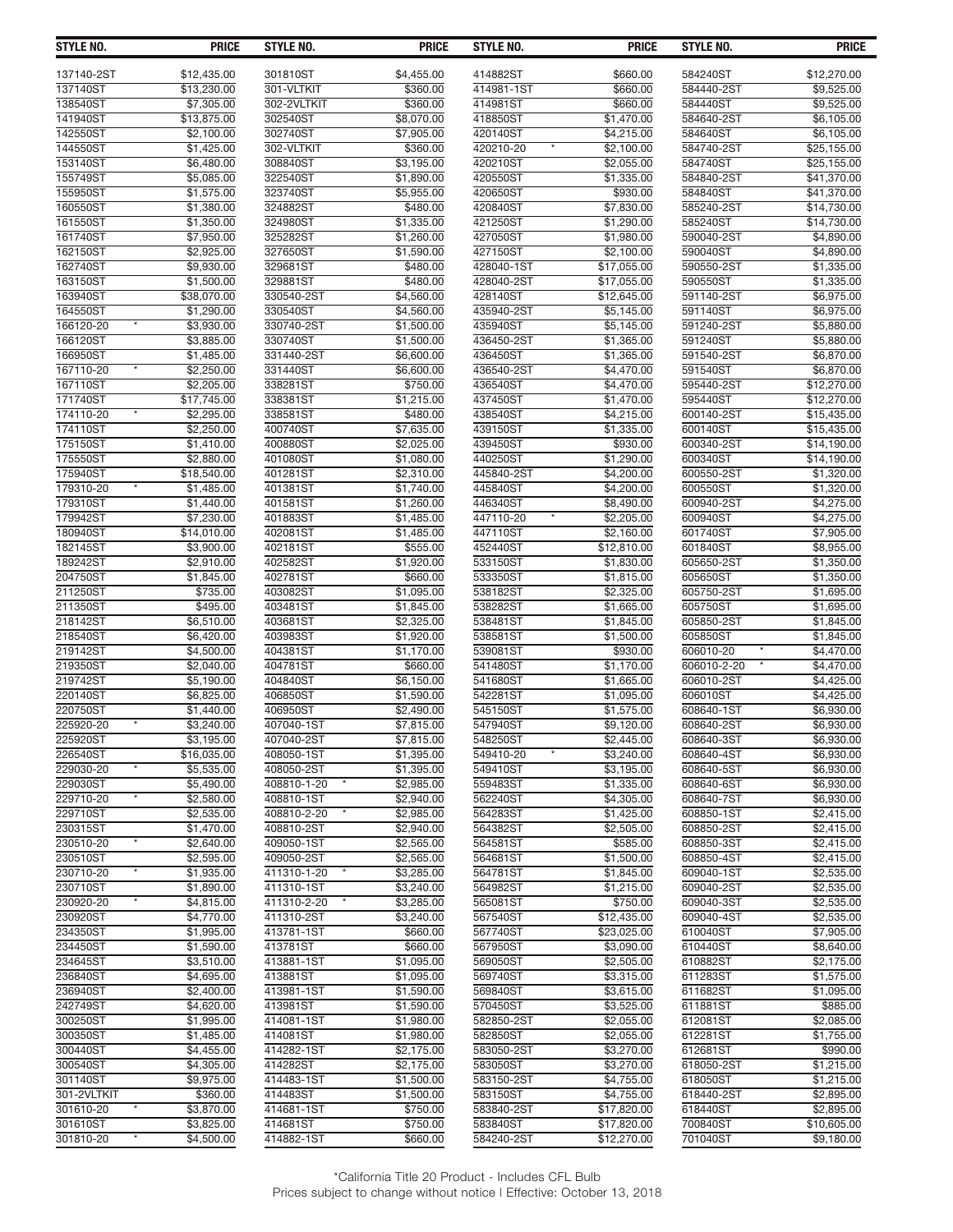| STYLE NO.                | <b>PRICE</b>                    | <b>STYLE NO.</b>          | <b>PRICE</b>              | <b>STYLE NO.</b>      | <b>PRICE</b>              | STYLE NO.              | <b>PRICE</b>               |
|--------------------------|---------------------------------|---------------------------|---------------------------|-----------------------|---------------------------|------------------------|----------------------------|
| 701240ST                 | \$11,775.00                     | 725640-3ST                | \$14,145.00               | 750450ST              | \$2,085.00                | 774540ST               | \$39,720.00                |
| 701340ST                 | \$15,570.00                     | 725940-1ST                | \$13,890.00               | 751255ST              | \$9,780.00                | 774650ST               | \$2,700.00                 |
| 701540ST                 | \$6,615.00                      | 725940-3ST                | \$13,890.00               | 752350ST              | \$2,730.00                | 774850ST               | \$2,700.00                 |
| 701850ST                 | \$2,325.00                      | 726040-1ST                | \$13,890.00               | 752915-20             | \$2,730.00                | 775250ST               | \$2,730.00                 |
| 702040ST                 | \$19,050.00                     | 726040-3ST                | \$13,890.00               | 752915ST              | \$2,685.00                | 775715-20              | \$2,730.00                 |
| 702240ST                 | \$8,280,00                      | 726950-1ST                | \$3,900.00                | 753040ST              | \$6,615.00                | 775715ST               | \$2,685.00                 |
| 702440ST                 | \$9,930.00                      | 726950-3ST                | \$3,900.00                | 753140ST              | \$12,075.00               | 775840ST               | \$6,615.00                 |
| 704040ST                 | \$23,160.00                     | 727050-1ST                | \$3,900.00                | 753440ST              | \$7,680.00                | 775940ST               | \$12,075.00                |
| 704240ST                 | \$6,615.00                      | 727050-3ST                | \$3,900.00                | 753640ST              | \$8,280.00                | 776240ST               | \$7,680.00                 |
| 704340ST<br>704440ST     | \$8,280.00                      | 727140-1ST<br>727140-3ST  | \$6,765.00                | 753740ST<br>753840ST  | \$10,440.00               | 776340ST<br>776440ST   | \$8,280.00                 |
| 704540ST                 | \$14,325.00<br>\$11,580.00      | 727240-1ST                | \$6,765.00<br>\$6,765.00  | 753950-2GU            | \$11,925.00<br>\$1,665.00 | 776540ST               | \$10,440.00<br>\$11,925.00 |
| 704850ST                 | \$2,850.00                      | 727240-3ST                | \$6,765.00                | 753950GU              | \$1,665.00                | 778010-20              | \$3,090.00                 |
| 704950ST                 | \$2,745.00                      | 727440-1ST                | \$1,460.00                | 754040-2ST            | \$2,100.00                | 778010ST               | \$3,045.00                 |
| 705050ST                 | \$1,380.00                      | 727440-3ST                | \$11,460.00               | 754040ST              | \$2,100.00                | 780040-2ST             | \$6,225.00                 |
| 705150ST                 | \$1,605.00                      | 727640-1ST                | \$11,460.00               | 758610-20             | \$3,090.00                | 780040ST               | \$6,225.00                 |
| 705440ST                 | \$8,280.00                      | 727640-3ST                | \$11,460.00               | 758610ST              | \$3,045.00                | 780140-2ST             | \$5,235.00                 |
| 705640ST                 | \$16,560.00                     | 728540-1ST                | \$14,370.00               | 759440ST              | \$20,535.00               | 780140ST               | \$5,235.00                 |
| 706550-2ST               | \$2,190.00                      | 728540-3ST                | \$14,370.00               | 759550ST              | \$3,315.00                | 780340-2GU             | \$9,600.00                 |
| 706550ST                 | \$2,190.00                      | 728640-1ST                | \$14,370.00               | 759650ST              | \$3,750.00                | 780340GU               | \$9,600.00                 |
| 706650-2ST               | \$2,685.00                      | 728640-3ST                | \$14,370.00               | 759750ST              | \$3.420.00                | 780440-2ST             | \$5,115.00                 |
| 706650ST<br>706950ST     | \$2,685.00<br>$\sqrt{4,095.00}$ | 728750-1ST<br>728750-3ST  | \$2,190.00<br>\$2,190.00  | 760450ST<br>760540ST  | \$2,745.00<br>\$10,800.00 | 780440ST<br>784650-2ST | \$5,115.00<br>\$1,290.00   |
| 707210-1-20              | \$3,540.00                      | 728850-1ST                | \$2,190.00                | 760640ST              | \$15,570.00               | 784650ST               | \$1,290.00                 |
| 707210-1ST               | \$3,495.00                      | 728850-3ST                | \$2,190.00                | 760750ST              | \$2,850.00                | 784750-2ST             | \$1,905.00                 |
| 707210-3-20              | \$3,540.00                      | 729050-1ST                | \$2,280.00                | 760840ST              | \$6,615.00                | 784750ST               | \$1,905.00                 |
| 707210-3ST               | \$3,495.00                      | 729050-3ST                | \$2,280.00                | 761240ST              | \$9,930.00                | 784910-20              | \$2,610.00                 |
| 708340-1ST               | \$9,075.00                      | 729150-1ST                | \$2,280.00                | 761350ST              | \$2,325.00                | 784910-2-20            | \$2,610.00                 |
| 708340-3ST               | \$9,075.00                      | 729150-3ST                | \$2,280.00                | 761450ST              | \$1,380.00                | 784910-2ST             | \$2,565.00                 |
| 708640-1ST               | \$14,145.00                     | 729440-1ST                | \$9,225.00                | 761640ST              | \$11,775.00               | 784910ST               | \$2,565.00                 |
| 708640-3ST               | \$14,145.00                     | 729440-3ST                | \$9,225.00                | 761740ST              | \$11,580.00               | 785010-20              | \$2,565.00                 |
| 708940-1ST               | \$13,890.00                     | 729640-1ST                | \$9,225.00                | 761840ST              | \$10,605.00               | 785010-2-20            | \$2,565.00                 |
| 708940-3ST<br>709440-1ST | \$13,890.00                     | 729640-3ST<br>729810-1-20 | \$9,225.00                | 762010-20<br>762010ST | \$3,270.00<br>\$3,225.00  | 785010-2ST<br>785010ST | \$2,520.00<br>\$2,520.00   |
| 709440-3ST               | \$27,660.00<br>\$27,660.00      | 729810-1ST                | \$3,540.00<br>\$3,495.00  | 762250ST              | \$1,605.00                | 785440-2ST             | \$3,345.00                 |
| 710340ST                 | \$7,335.00                      | 729810-3-20               | \$3,540.00                | 762340ST              | \$8,280.00                | 785440ST               | \$3,345.00                 |
| 710450-1ST               | \$3,900.00                      | 729810-3ST                | \$3,495.00                | 762440ST              | \$9,180.00                | 785650-2ST             | \$1,755.00                 |
| 710450-3ST               | \$3,900.00                      | 730310-1-20               | \$3,540.00                | 762550ST              | \$3,795.00                | 785650ST               | \$1,755.00                 |
| 711150-1ST               | \$2,085.00                      | 730310-1ST                | \$3,495.00                | 762640ST              | \$8,610.00                | 785710-20              | \$2,430.00                 |
| 711150-2ST               | \$2,085.00                      | 730310-3-20               | \$3,540.00                | 762740ST              | \$14,325.00               | 785710-2-20            | \$2,430.00                 |
| 711150-3ST               | \$2,085.00                      | 730310-3ST                | \$3,495.00                | 762940ST              | \$23,160.00               | 785710-2ST             | \$2,385.00                 |
| 711150-4ST               | \$2,085.00                      | 732040-2GU                | \$13,170.00               | 763040ST              | \$8,280.00                | 785710ST               | \$2,385.00                 |
| 711440-1ST               | \$6,765.00                      | 732040GU                  | \$13,170.00               | 767240ST              | \$19,050.00               | 785840-2ST             | \$5,235.00                 |
| 711440-3ST               | \$6,765.00                      | 733050-2GU                | \$2,985.00                | 767640ST              | \$6,615.00                | 785840ST               | \$5,235.00                 |
| 711640-1ST<br>711640-3ST | \$11,460.00<br>\$11,460.00      | 733050GU<br>733840-2ST    | \$2,985.00<br>\$9,465.00  | 767740ST<br>768340ST  | \$8,280.00<br>\$16,560.00 | 786450-2ST<br>786450ST | \$1,335.00<br>\$1,335.00   |
| 712240-1ST               | \$14,370.00                     | 733840ST                  | \$9,465.00                | 768450ST              | \$4,095.00                | 786640-2ST             | \$9,690.00                 |
| 712240-3ST               | \$14,370.00                     | 734040-2ST                | \$7,395.00                | 768620-20             | \$5,010.00                | 786640ST               | \$9,690.00                 |
| 714040-1ST               | \$27,660.00                     | 734040ST                  | \$7,395.00                | 768620ST              | \$4,965.00                | 786740-2ST             | \$6,150.00                 |
| 714040-3ST               | \$27,660.00                     | 734240-2ST                | \$9,735.00                | 769010-20             | \$3,615.00                | 786740ST               | \$6,150.00                 |
| 714640-1ST               | \$27,660.00                     | 734240ST                  | \$9,735.00                | 769010ST              | \$3.570.00                | 787040-2ST             | \$6,150.00                 |
| 714640-3ST               | \$27,660.00                     | 737420-20<br>$\pmb{\ast}$ | \$5,010.00                | 769110-20             | \$3,465.00                | 787040ST               | \$6,150.00                 |
| 715150ST                 | \$1,275.00                      | 737420ST                  | \$4,965.00                | 769110ST              | \$3,420.00                | 787240-2ST             | \$3,060.00                 |
| 717850-1ST               | \$2.190.00                      | 737510-20                 | \$3,270.00                | 769410-20             | \$4,110.00                | 787240ST               | \$3,060.00                 |
| 717850-3ST               | \$2,190.00                      | 737510ST<br>$\pmb{\ast}$  | \$3,225.00                | 769410ST              | \$4,065.00                | 787450-2ST             | \$1,950.00                 |
| 718150-1ST<br>718150-3ST | \$2,280.00<br>\$2,280.00        | 737810-20<br>737810ST     | \$3,615.00<br>\$3,570.00  | 769550ST<br>769650ST  | \$1,920.00<br>\$3,330.00  | 787450ST<br>787540-2GU | \$1.950.00<br>\$4,575.00   |
| 718240-1ST               | \$9,225.00                      | 737910-20<br>$\star$      | \$3,465.00                | 770040ST              | \$19,725.00               | 787540GU               | \$4,575.00                 |
| 718240-3ST               | \$9.225.00                      | 737910ST                  | \$3,420.00                | 771140ST              | \$28,470.00               | 787640-2GU             | \$8,280.00                 |
| 718540-1ST               | \$23,910.00                     | 738210-20                 | \$4,110.00                | 771240ST              | \$39,720.00               | 787640GU               | \$8,280.00                 |
| 718540-2ST               | \$23,910.00                     | 738210ST                  | \$4,065.00                | 771510-20             | \$3,090.00                | 789040ST               | \$8,550.00                 |
| 718540-3ST               | \$23,910.00                     | 738450ST                  | \$1,920.00                | 771510ST              | \$3,045.00                | 789240ST               | \$9,600.00                 |
| 718540-4ST               | \$23,910.00                     | 738550ST                  | \$3,330.00                | 771740-2ST            | \$5,235.00                | 789750ST               | \$1,470.00                 |
| 718540-5ST               | \$23,910.00                     | 738650ST                  | \$3,795.00                | 771740ST              | \$5,235.00                | 789840ST               | \$17,370.00                |
| 718540-6ST               | \$23,910.00                     | 739140ST                  | \$8,610.00                | 771910-20             | \$3,315.00                | 789950-2GU             | \$2,985.00                 |
| 718540-7ST               | \$23,910.00                     | 739240ST                  | \$10,800.00               | 771910ST              | \$3,270.00                | 789950GU               | \$2,985.00                 |
| 719440-1ST               | \$9,075.00                      | 739640ST                  | \$19,725.00               | 773150ST              | \$3,420.00                | 790050-2GU             | \$1,590.00                 |
| 719440-3ST<br>719540-1ST | \$9,075.00<br>\$9,075.00        | 748740ST<br>748840ST      | \$8,895.00<br>\$12,885.00 | 773210-20<br>773210ST | \$3,090.00<br>\$3,045.00  | 790050GU<br>792915-20  | \$1,590.00<br>\$1,560.00   |
| 719540-3ST               | \$9,075.00                      | 749040ST                  | \$20,130.00               | 773740ST              | \$20,535.00               | 792915-2-20            | \$1,560.00                 |
| 725440-1ST               | \$14,145.00                     | 749640ST                  | \$16,290.00               | 773850ST              | \$3,315.00                | 792915-2ST             | \$1,515.00                 |
| 725440-3ST               | \$14,145.00                     | 749850ST                  | \$1,800.00                | 773950ST              | \$3,750.00                | 792915ST               | \$1,515.00                 |
| 725640-1ST               | \$14,145.00                     | 750050ST                  | \$2,175.00                | 774440ST              | \$28,470.00               | 793110-20<br>$^\star$  | \$2,100.00                 |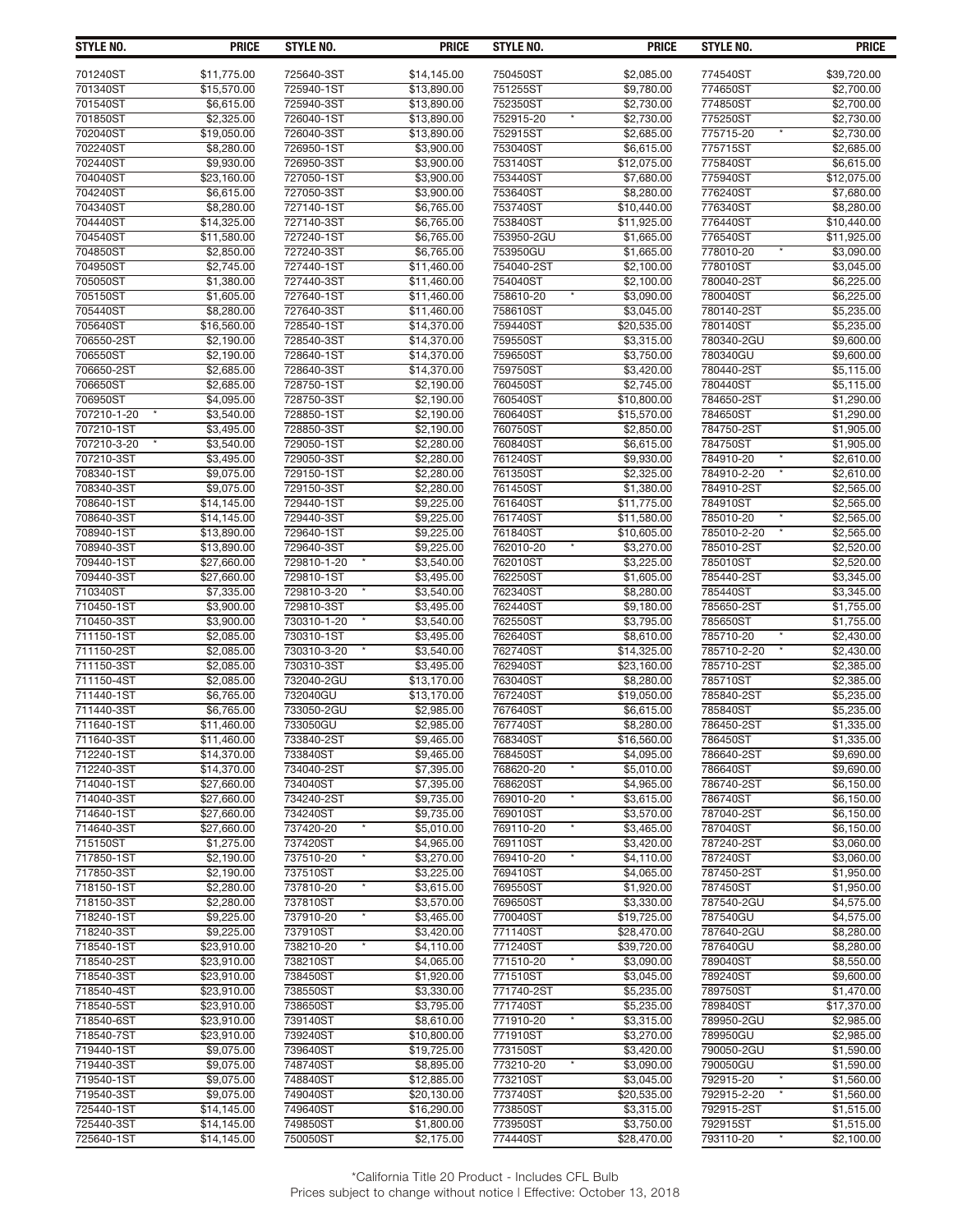| STYLE NO.                  | <b>PRICE</b>             | STYLE NO.              | <b>PRICE</b>             | STYLE NO.                    | <b>PRICE</b>         | STYLE NO.                    | <b>PRICE</b>             |
|----------------------------|--------------------------|------------------------|--------------------------|------------------------------|----------------------|------------------------------|--------------------------|
|                            |                          |                        |                          |                              |                      |                              |                          |
| 793110-2-20<br>793110-2ST  | \$2,100.00<br>\$2,100.00 | 815840-2ST<br>815840ST | \$9,945.00<br>\$9,945.00 | 851840-106ST<br>851840-107LD | \$780.00<br>\$900.00 | 852240-15LD<br>852240-15ST   | \$945.00<br>\$900.00     |
| 793110ST                   | \$2,100.00               | 816640-2GU             | \$9,600.00               | 851840-107ST                 | \$855.00             | 852240-16LD                  | \$945.00                 |
| 794450LD                   | \$2,925.00               | 816640GU               | \$9,600.00               | 851840-108LD                 | \$825.00             | 852240-16ST                  | \$900.00                 |
| 794550LD                   | \$3,765.00               | 816850-2GU             | \$1,980.00               | 851840-108ST                 | \$780.00             | 852240-17LD                  | \$945.00                 |
| 795040LD                   | \$2,055.00               | 816850GU               | \$1,980.00               | 851840-10LD                  |                      | 852240-17ST                  | \$900.00                 |
| 797340ST                   | \$15,525.00              | 817482ST               | \$1,260.00               | 851840-10ST                  | \$705.00             | 852240-18LD                  | \$945.00                 |
| 797440ST                   | \$12,195.00              | 817583ST               | \$1,290.00               | 851840-11LD                  | \$585.00             | 852240-18ST                  | \$900.00                 |
| 798040ST                   | \$9,555.00               | 817982ST               | \$1,080.00               | 851840-11ST                  | \$555.00             | 852240-19LD                  | \$945.00                 |
| 798140ST                   | \$7.950.00               | 818081ST               | \$705.00                 | 851840-13LD                  | \$750.00             | 852240-19ST                  | \$900.00                 |
| 798250ST                   | \$2,070.00               | 818181ST               | \$1,080.00               | 851840-13ST                  | \$705.00             | 852240-202LD                 | \$1,125.00               |
| 798540-2ST                 | \$8,610.00               | 818281ST               | \$1,560.00               | 851840-14LD                  | \$750.00             | 852240-202ST                 | \$1,065.00               |
| 798540ST                   | \$8.610.00               | 831350ST               | \$1.665.00               | 851840-14ST                  | \$705.00             | 852240-203LD                 | \$1,005.00               |
| 798640-2ST                 | \$9,600.00               | 836542ST               | \$3,120.00               | 851840-15LD                  | \$750.00             | 852240-203ST                 | \$945.00                 |
| 798640ST                   | \$9,600.00               | 836980ST               | \$1,290.00               | 851840-15ST                  | \$705.00             | 852240-204LD                 | \$1,080.00               |
| 799040ST                   | \$5,385.00               | 837082ST               | \$1,860.00               | 851840-16LD                  | \$750.00             | 852240-204ST                 | \$1,020.00               |
| 799140ST                   | \$9,690.00               | 837481ST               | \$1,290.00               | 851840-16ST                  | \$705.00             | 852240-206LD                 | \$1,035.00               |
| 799550ST                   | \$1,995.00               | 837681ST               | \$1,920.00               | 851840-17LD                  | \$750.00             | 852240-206ST                 | \$975.00                 |
| 799650ST                   | \$2,805.00               | 838081ST               | \$810.00                 | 851840-17ST                  | \$705.00             | 852240-207LD                 | \$1,125.00               |
| 804640-2ST                 | \$8,130.00               | 838880ST               | \$1,455.00               | 851840-18LD                  | \$750.00             | 852240-207ST                 | \$1,065.00               |
| 804640ST                   | \$8,130.00               | 839082ST               | \$1,530.00               | 851840-18ST                  | \$705.00             | 852240-208LD                 | \$1,035.00               |
| 806740ST                   | \$11,520.00              | 839142ST               | \$4,185.00               | 851840-19LD                  | \$750.00             | 852240-208ST                 | \$975.00                 |
| 807440ST                   | \$8,175.00               | 839481ST               | \$1,140.00               | 851840-19ST                  | \$705.00             | 852240-20LD                  | \$945.00                 |
| 807850ST                   | \$2,190.00               | 840081ST               | \$810.00                 | 851840-202LD                 | \$900.00             | 852240-20ST                  | \$900.00                 |
| 808050ST                   | \$2,325.00               | 840181ST               | \$1.140.00               | 851840-202ST                 | \$855.00             | 852240-21LD                  | \$795.00                 |
| 809240ST                   | \$5,385.00               | 840650ST               | \$990.00                 | 851840-203LD                 | \$795.00             | 852240-21ST                  | \$750.00                 |
| 810850-13ST                | \$2,355.00               | 840850ST               | \$1,260.00               | 851840-203ST                 | \$750.00             | 852240-23LD                  | \$945.00                 |
| 810850-14ST                | \$2,355.00               | 841040ST               | \$1,560.00               | 851840-204LD                 | \$870.00             | 852240-23ST                  | \$900.00                 |
| 810850-23ST                | \$2,355.00               | 841240ST               | \$2,040.00               | 851840-204ST                 | \$825.00             | 852240-24LD                  | \$945.00                 |
| 810850-24ST                | \$2,355.00               | 841340ST               | \$2,535.00               | 851840-206LD                 | \$825.00             | 852240-24ST                  | \$900.00                 |
| 810850-33ST                | \$2,355.00               | 841440ST               | \$705.00                 | 851840-206ST                 | \$780.00             | 852240-25LD                  | \$945.00                 |
| 810850-34ST                | \$2,355.00               | 842250ST               | \$990.00                 | 851840-207LD                 | \$900.00             | 852240-25ST                  | \$900.00                 |
| 810950-13ST                | \$2,700.00               | 842650ST               | \$1,260.00               | 851840-207ST                 | \$855.00             | 852240-26LD                  | \$945.00                 |
| 810950-14ST                | \$2,700.00               | 842840ST               | \$1,530.00               | 851840-208LD                 | \$825.00             | 852240-26ST                  | \$900.00                 |
| 810950-23ST                | \$2,700.00               | 843040ST               | \$1,905.00               | 851840-208ST                 | \$780.00             | 852240-27LD                  | \$945.00                 |
| 810950-24ST                | \$2,700.00               | 843240ST               | \$2,415.00               | 851840-20LD                  | \$750.00             | 852240-27ST                  | \$900.00                 |
| 810950-33ST                | \$2,700.00               | 843481ST               | \$810.00                 | 851840-20ST                  | \$705.00             | 852240-28LD                  | \$945.00                 |
| 810950-34ST                | \$2,700.00               | 843540-12ST            | \$6,420.00               | 851840-21LD                  | \$585.00             | 852240-28ST                  | \$900.00                 |
| 811050-13ST                | \$3,105.00               | 843540-22ST            | \$6,420.00               | 851840-21ST                  | \$555.00             | 852240-29LD                  | \$945.00                 |
| 811050-14ST                | \$3,105.00               | 843940-12ST            | \$9,495.00               | 851840-23LD                  | \$750.00             | 852240-29ST                  | \$900.00                 |
| 811050-23ST                | \$3,105.00               | 843940-22ST            | \$9,495.00               | 851840-23ST                  | \$705.00             | 852340-102LD                 | \$3,585.00               |
| 811050-24ST                | \$3,105.00               | 844881ST               | \$645.00                 | 851840-24LD                  | \$750.00             | 852340-102ST                 | \$3,405.00               |
| 811050-33ST                | \$3.105.00               | 845040ST               | \$870.00                 | 851840-24ST                  | \$705.00             | 852340-103LD                 | \$3,240,00               |
| 811050-34ST                | \$3,105.00               | 845282ST               | \$645.00                 | 851840-25LD                  | \$750.00             | 852340-103ST                 | \$3,075.00               |
| 811150-13ST                | \$3,510.00               | 845450ST               | \$810.00<br>\$1,380.00   | 851840-25ST<br>851840-26LD   | \$705.00<br>\$750.00 | 852340-104LD                 | \$3,465.00               |
| 811150-14ST<br>811150-23ST | \$3,510.00<br>\$3,510.00 | 845650ST<br>845840ST   | \$4,500.00               | 851840-26ST                  | \$705.00             | 852340-104ST<br>852340-106LD | \$3,300.00<br>\$3,345.00 |
| 811150-24ST                | \$3,510.00               | 846140ST               | \$4,815.00               | 851840-27LD                  | \$750.00             | 852340-106ST                 | \$3,180.00               |
| 811150-33ST                | \$3,510.00               | 846250ST               | \$645.00                 | 851840-27ST                  | \$705.00             | 852340-107LD                 | \$3.585.00               |
| 811150-34ST                | \$3,510.00               | 846450ST               | \$810.00                 | 851840-28LD                  | \$750.00             | 852340-107ST                 | \$3,405.00               |
| 811250-2ST                 | \$2,385.00               | 846740ST               | \$3,210.00               | 851840-28ST                  | \$705.00             | 852340-108LD                 | \$3,345.00               |
| 811250ST                   | \$2,385.00               | 846840ST               | \$4,125.00               | 851840-29LD                  | \$750.00             | 852340-108ST                 | \$3,180.00               |
| 811540-2ST                 | \$2,385.00               | 847150ST               | \$960.00                 | 851840-29ST                  | \$705.00             | 852340-11LD                  | \$2,625.00               |
| 811540ST                   | \$2,385.00               | 847250ST               | \$555.00                 | 852240-102LD                 | \$1,125.00           | 852340-11ST                  | \$2,490.00               |
| 811640-2ST                 | \$8.610.00               | 849050-12ST            | \$3,720.00               | 852240-102ST                 | \$1,065.00           | 852340-13LD                  | \$3,090.00               |
| 811640ST                   | \$8,610.00               | 849050-22ST            | \$3.720.00               | 852240-103LD                 | \$1.005.00           | 852340-13ST                  | \$2,940.00               |
| 811740-2ST                 | \$11,280.00              | 849250-12ST            | \$2,745.00               | 852240-103ST                 | \$945.00             | 852340-14LD                  | \$3,090.00               |
| 811740ST                   | \$11,280.00              | 849250-22ST            | \$2,745.00               | 852240-104LD                 | \$1,080.00           | 852340-14ST                  | \$2,940.00               |
| 811940ST                   | \$8,280.00               | 849640-12ST            | \$14,475.00              | 852240-104ST                 | \$1,020.00           | 852340-202LD                 | \$3,585.00               |
| 812040-2ST                 | \$12,600.00              | 849640-22ST            | \$14,475.00              | 852240-106LD                 | \$1,035.00           | 852340-202ST                 | \$3,405.00               |
| 812040ST                   | \$12,600.00              | 850210-12-20 *         | \$1,965.00               | 852240-106ST                 | \$975.00             | 852340-203LD                 | \$3,240.00               |
| 812240-2ST                 | \$10,605.00              | 850210-12ST            | \$1,920.00               | 852240-107LD                 | \$1,125.00           | 852340-203ST                 | \$3,075.00               |
| 812240ST                   | \$10,605.00              | 850210-22-20           | \$1,965.00               | 852240-107ST                 | \$1,065.00           | 852340-204LD                 | \$3,465.00               |
| 812940-2ST                 | \$19,050.00              | 850210-22ST            | \$1,920.00               | 852240-108LD                 | \$1,035.00           | 852340-204ST                 | \$3,300.00               |
| 812940ST                   | \$19,050.00              | 850440-12ST            | \$12,840.00              | 852240-108ST                 | \$975.00             | 852340-206LD                 | \$3,345.00               |
| 813040-2ST                 | \$8,610.00               | 850440-22ST            | \$12,840.00              | 852240-10LD                  | \$945.00             | 852340-206ST                 | \$3,180.00               |
| 813040ST                   | \$8,610.00               | 851840-102LD           | \$900.00                 | 852240-10ST                  | \$900.00             | 852340-207LD                 | \$3,585.00               |
| 813340ST                   | \$24,855.00              | 851840-102ST           | \$855.00                 | 852240-11LD                  | \$795.00             | 852340-207ST                 | \$3,405.00               |
| 813950ST                   | \$3,420.00               | 851840-103LD           | \$795.00                 | 852240-11ST                  | \$750.00             | 852340-208LD                 | \$3,345.00               |
| 815540-2ST                 | \$2,985.00               | 851840-103ST           | \$750.00                 | 852240-13LD                  | \$945.00             | 852340-208ST                 | \$3,180.00               |
| 815540ST                   | \$2,985.00               | 851840-104LD           | \$870.00                 | 852240-13ST                  | \$900.00             | 852340-21LD                  | \$2,625.00               |
| 815740-2ST                 | \$3,495.00               | 851840-104ST           | \$825.00                 | 852240-14LD                  | \$945.00             | 852340-21ST                  | \$2,490.00               |
| 815740ST                   | \$3,495.00               | 851840-106LD           | \$825.00                 | 852240-14ST                  | \$900.00             | 852340-23LD                  | \$3,090.00               |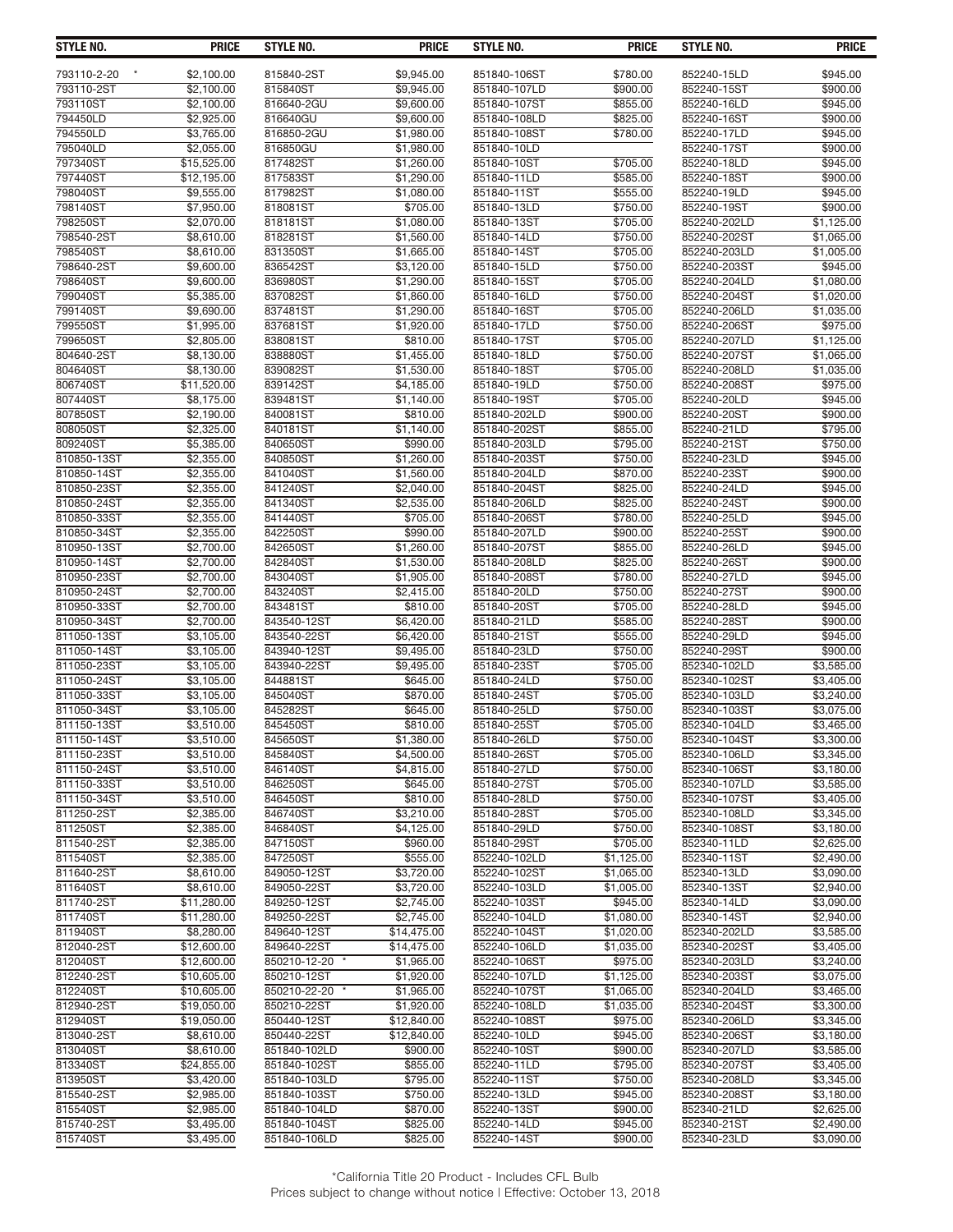| STYLE NO.                  | <b>PRICE</b>             | <b>STYLE NO.</b>             | <b>PRICE</b>              | <b>STYLE NO.</b>            | <b>PRICE</b>               | <b>STYLE NO.</b>            | <b>PRICE</b>               |
|----------------------------|--------------------------|------------------------------|---------------------------|-----------------------------|----------------------------|-----------------------------|----------------------------|
| 852340-23ST                | \$2,940.00               | 852840-107LD                 | \$8,610.00                | 853140-14ST                 | \$8,820.00                 | 853340-208LD                | \$14,085.00                |
| 852340-24LD                | \$3,090.00               | 852840-107ST                 | \$8,190.00                | 853140-202LD                | \$11,700.00                | 853340-208ST                | \$13,410.00                |
| 852340-24ST                | \$2,940.00               | 852840-108LD                 | \$7,800.00                | 853140-202ST                | \$11,130.00                | 853340-21LD                 | \$10,875.00                |
| 852440-102LD               | \$4,230.00               | 852840-108ST                 | \$7,425.00                | 853140-205LD                | \$10,170.00                | 853340-21ST                 | \$10,350.00                |
| 852440-102ST               | \$4,020.00               | 852840-11LD                  | \$5,835.00                | 853140-205ST                | \$9,675.00                 | 853340-23LD                 | \$12,285.00                |
| 852440-105LD               | \$3,705.00               | 852840-11ST                  | \$5,550.00                | 853140-206LD                | \$10,485.00                | 853340-23ST                 | \$11,700.00                |
| 852440-105ST               | \$3,525.00               | 852840-13LD                  | \$6,990.00                | 853140-206ST                | \$9,975.00                 | 853340-24LD                 | \$12,285.00                |
| 852440-106LD               | \$3,840.00               | 852840-13ST                  | $\overline{$6,645.00}$    | 853140-207LD                | \$11,700.00                | 853340-24ST                 | \$11,700.00                |
| 852440-106ST               | \$3,645.00               | 852840-14LD                  | \$6,990.00                | 853140-207ST                | \$11,130.00                | 853440-102LD                | \$28,410.00                |
| 852440-107LD               | \$4,230.00               | 852840-14ST                  | \$6,645.00                | 853140-208LD                | \$10,485.00                | 853440-102ST                | \$27,045.00                |
| 852440-107ST               | \$4,020.00               | 852840-202LD                 | \$8,610.00                | 853140-208ST                | \$9,975.00                 | 853440-105LD                | \$24,735.00                |
| 852440-108LD               | \$3,840.00               | 852840-202ST                 | \$8,190.00                | 853140-21LD                 | \$8,250.00                 | 853440-105ST                | \$23,550.00                |
| 852440-108ST               | \$3,645.00               | 852840-205LD                 | \$7,560.00                | 853140-21ST                 | \$7,845.00                 | 853440-106LD                | \$25,485.00                |
| 852440-11LD                | \$2,955.00               | 852840-205ST                 | $\overline{$}7,200.00$    | 853140-23LD                 | \$9,270.00                 | 853440-106ST                | \$24,270.00                |
| 852440-11ST                | \$2,805.00               | 852840-206LD                 | \$7,800.00                | 853140-23ST                 | \$8,820.00                 | 853440-107LD                | \$28,410.00                |
| 852440-13LD                | \$3,420.00               | 852840-206ST                 | \$7,425.00                | 853140-24LD                 | \$9,270.00                 | 853440-107ST                | \$27,045.00                |
| 852440-13ST                | \$3,255.00               | 852840-207LD                 | \$8,610.00                | 853140-24ST                 | \$8,820.00                 | 853440-108LD                | \$25,485.00                |
| 852440-14LD                | \$3,420.00               | 852840-207ST                 | \$8,190.00                | 853240-102LD                | \$18,345.00                | 853440-108ST                | \$24,270.00                |
| 852440-14ST                | \$3,255.00               | 852840-208LD                 | \$7,800.00                | 853240-102ST                | \$17,460.00                | 853440-11LD                 | \$17,850.00                |
| 852440-202LD               | \$4,230.00               | 852840-208ST                 | \$7,425.00                | 853240-105LD                | \$16,065,00                | 853440-11ST                 | \$16,995.00                |
| 852440-202ST               | \$4,020.00               | 852840-21LD                  | \$5,835.00                | 853240-105ST                | \$15,300.00                | 853440-13LD                 | \$22,560.00                |
| 852440-205LD               | \$3,705.00               | 852840-21ST                  | \$5,550.00                | 853240-106LD                | \$16,560.00                | 853440-13ST                 | \$21,480.00                |
| 852440-205ST               | \$3,525.00               | 852840-23LD                  | \$6,990.00                | 853240-106ST                | \$15,765.00                | 853440-14LD                 | \$22,560.00                |
| 852440-206LD               | \$3,840.00               | 852840-23ST                  | \$6,645.00                | 853240-107LD                | \$18,345.00                | 853440-14ST                 | \$21,480.00                |
| 852440-206ST               | \$3,645.00               | 852840-24LD                  | \$6.990.00                | 853240-107ST                | \$17,460.00                | 853440-202LD                | \$28,410.00                |
| 852440-207LD               | \$4,230.00               | 852840-24ST                  | \$6,645.00                | 853240-108LD                | \$16,560.00                | 853440-202ST                | \$27,045.00                |
| 852440-207ST               | \$4,020.00               | 853040-102LD                 | \$10,875.00               | 853240-108ST                | \$15,765.00                | 853440-205LD                | \$24,735.00                |
| 852440-208LD               | \$3,840.00               | 853040-102ST                 | \$10,350.00               | 853240-11LD                 | \$11,850.00                | 853440-205ST                | \$23,550.00                |
| 852440-208ST               | \$3,645.00               | 853040-105LD                 | \$9,360.00                | 853240-11ST                 | \$11,280.00                | 853440-206LD                | \$25,485.00                |
| 852440-21LD                | \$2,955.00               | 853040-105ST                 | \$8,910.00                | 853240-13LD                 | \$14,775.00                | 853440-206ST                | \$24,270.00                |
| 852440-21ST                | \$2,805.00               | 853040-106LD                 | \$9,645.00                | 853240-13ST                 | \$14,070.00                | 853440-207LD                | \$28,410.00                |
| 852440-23LD                | \$3,420.00               | 853040-106ST                 | \$9,180.00                | 853240-14LD                 | \$14,775.00                | 853440-207ST                | \$27,045.00                |
| 852440-23ST                | \$3,255.00               | 853040-107LD                 | \$10,875.00               | 853240-14ST<br>853240-202LD | \$14,070.00                | 853440-208LD                | \$25,485.00                |
| 852440-24LD<br>852440-24ST | \$3,420.00<br>\$3,255.00 | 853040-107ST<br>853040-108LD | \$10,350.00<br>\$9,645.00 | 853240-202ST                | \$18,345.00<br>\$17,460.00 | 853440-208ST<br>853440-21LD | \$24,270.00<br>\$17,850.00 |
| 852640-102LD               | \$5,850.00               | 853040-108ST                 | \$9,180.00                | 853240-205LD                | \$16,065.00                | 853440-21ST                 | \$16,995.00                |
| 852640-102ST               | \$5,565.00               | 853040-11LD                  | \$7,410.00                | 853240-205ST                | \$15,300.00                | 853440-23LD                 | \$22,560.00                |
| 852640-105LD               | \$5,130.00               | 853040-11ST                  | $\overline{$7,050.00}$    | 853240-206LD                | \$16,560.00                | 853440-23ST                 | \$21,480.00                |
| 852640-105ST               | \$4,875.00               | 853040-13LD                  | \$8,430.00                | 853240-206ST                | \$15,765.00                | 853440-24LD                 | \$22,560.00                |
| 852640-106LD               | \$5,280.00               | 853040-13ST                  | \$8,025.00                | 853240-207LD                | \$18,345.00                | 853440-24ST                 | \$21,480.00                |
| 852640-106ST               | \$5,025.00               | 853040-14LD                  | \$8,430.00                | 853240-207ST                | \$17,460.00                | 853540-102LD                | \$22,710.00                |
| 852640-107LD               | \$5,850.00               | 853040-14ST                  | \$8,025.00                | 853240-208LD                | \$16,560.00                | 853540-102ST                | \$21,615.00                |
| 852640-107ST               | \$5,565.00               | 853040-202LD                 | \$10,875.00               | 853240-208ST                | \$15,765.00                | 853540-105LD                | \$19,680.00                |
| 852640-108LD               | \$5.280.00               | 853040-202ST                 | \$10,350.00               | 853240-21LD                 | $\overline{$}11,850.00$    | 853540-105ST                | \$18,735.00                |
| 852640-108ST               | \$5,025.00               | 853040-205LD                 | \$9,360.00                | 853240-21ST                 | \$11,280.00                | 853540-106LD                | \$20,280.00                |
| 852640-11LD                | \$3,735.00               | 853040-205ST                 | \$8,910.00                | 853240-23LD                 | \$14,775.00                | 853540-106ST                | \$19,305.00                |
| 852640-11ST                | \$3,555.00               | 853040-206LD                 | \$9,645.00                | 853240-23ST                 | \$14,070.00                | 853540-107LD                | \$22,710.00                |
| 852640-13LD                | \$4,710.00               | 853040-206ST                 | \$9,180.00                | 853240-24LD                 | \$14,775.00                | 853540-107ST                | \$21,615.00                |
| 852640-13ST                | \$4.485.00               | 853040-207LD                 | \$10,875.00               | 853240-24ST                 | \$14,070.00                | 853540-108LD                | \$20,280.00                |
| 852640-14LD                | \$4,710.00               | 853040-207ST                 | \$10,350.00               | 853340-102LD                | \$15,870.00                | 853540-108ST                | \$19,305.00                |
| 852640-14ST                | \$4,485.00               | 853040-208LD                 | \$9,645.00                | 853340-102ST                | \$15,105.00                | 853540-11LD                 | \$14,805.00                |
| 852640-202LD               | \$5,850.00               | 853040-208ST                 | \$9,180.00                | 853340-105LD                | \$13,665.00                | 853540-11ST                 | \$14,100.00                |
| 852640-202ST               | \$5,565.00               | 853040-21LD                  | \$7,410.00                | 853340-105ST                | \$13,005.00                | 853540-13LD                 | \$17,835.00                |
| 852640-205LD               | \$5,130.00               | 853040-21ST                  | \$7,050.00                | 853340-106LD                | \$14,085.00                | 853540-13ST                 | \$16,980.00                |
| 852640-205ST               | \$4,875.00               | 853040-23LD                  | \$8,430.00                | 853340-106ST                | \$13,410.00                | 853540-14LD                 | \$17,835.00                |
| 852640-206LD               | \$5,280.00               | 853040-23ST                  | \$8,025.00                | 853340-107LD                | \$15,870.00                | 853540-14ST                 | \$16,980.00                |
| 852640-206ST               | \$5,025.00               | 853040-24LD                  | \$8,430.00                | 853340-107ST                | \$15,105.00                | 853540-202LD                | \$22,710.00                |
| 852640-207LD               | \$5,850.00               | 853040-24ST                  | \$8,025.00                | 853340-108LD                | \$14,085.00                | 853540-202ST                | \$21,615.00                |
| 852640-207ST               | \$5,565.00               | 853140-102LD                 | \$11,700.00               | 853340-108ST                | \$13,410.00                | 853540-205LD                | \$19,680.00                |
| 852640-208LD               | \$5,280.00               | 853140-102ST                 | \$11,130.00               | 853340-11LD                 | \$10,875.00                | 853540-205ST                | \$18,735.00                |
| 852640-208ST               | \$5,025.00               | 853140-105LD                 | \$10,170.00               | 853340-11ST                 | \$10,350.00                | 853540-206LD                | \$20,280.00                |
| 852640-21LD                | \$3,735.00               | 853140-105ST                 | \$9,675.00                | 853340-13LD                 | \$12,285.00                | 853540-206ST                | \$19,305.00                |
| 852640-21ST                | \$3,555.00               | 853140-106LD                 | \$10,485.00               | 853340-13ST                 | \$11,700.00                | 853540-207LD                | \$22,710.00                |
| 852640-23LD                | \$4,710.00               | 853140-106ST                 | \$9,975.00                | 853340-14LD                 | \$12,285.00                | 853540-207ST                | \$21,615.00                |
| 852640-23ST                | \$4,485.00               | 853140-107LD                 | \$11,700.00               | 853340-14ST                 | \$11,700.00                | 853540-208LD                | \$20,280.00                |
| 852640-24LD                | \$4,710.00               | 853140-107ST                 | \$11,130.00               | 853340-202LD                | \$15,870.00                | 853540-208ST                | \$19,305.00                |
| 852640-24ST                | \$4,485.00               | 853140-108LD                 | \$10,485.00               | 853340-202ST                | \$15,105.00                | 853540-21LD                 | \$14,805.00                |
| 852840-102LD               | \$8,610.00               | 853140-108ST                 | \$9,975.00                | 853340-205LD                | \$13,665.00                | 853540-21ST                 | \$14,100.00                |
| 852840-102ST               | \$8,190.00               | 853140-11LD                  | \$8,250.00                | 853340-205ST                | \$13,005.00                | 853540-23LD                 | \$17,835.00                |
| 852840-105LD               | \$7,560.00               | 853140-11ST                  | \$7,845.00                | 853340-206LD                | \$14,085.00                | 853540-23ST                 | \$16,980.00                |
| 852840-105ST               | \$7,200.00               | 853140-13LD                  | \$9,270.00                | 853340-206ST                | \$13,410.00                | 853540-24LD                 | \$17,835.00                |
| 852840-106LD               | \$7,800.00               | 853140-13ST                  | \$8,820.00                | 853340-207LD                | \$15,870.00                | 853540-24ST                 | \$16,980.00                |
| 852840-106ST               | \$7,425.00               | 853140-14LD                  | \$9,270.00                | 853340-207ST                | \$15,105.00                | 853640-102LD                | \$21,585.00                |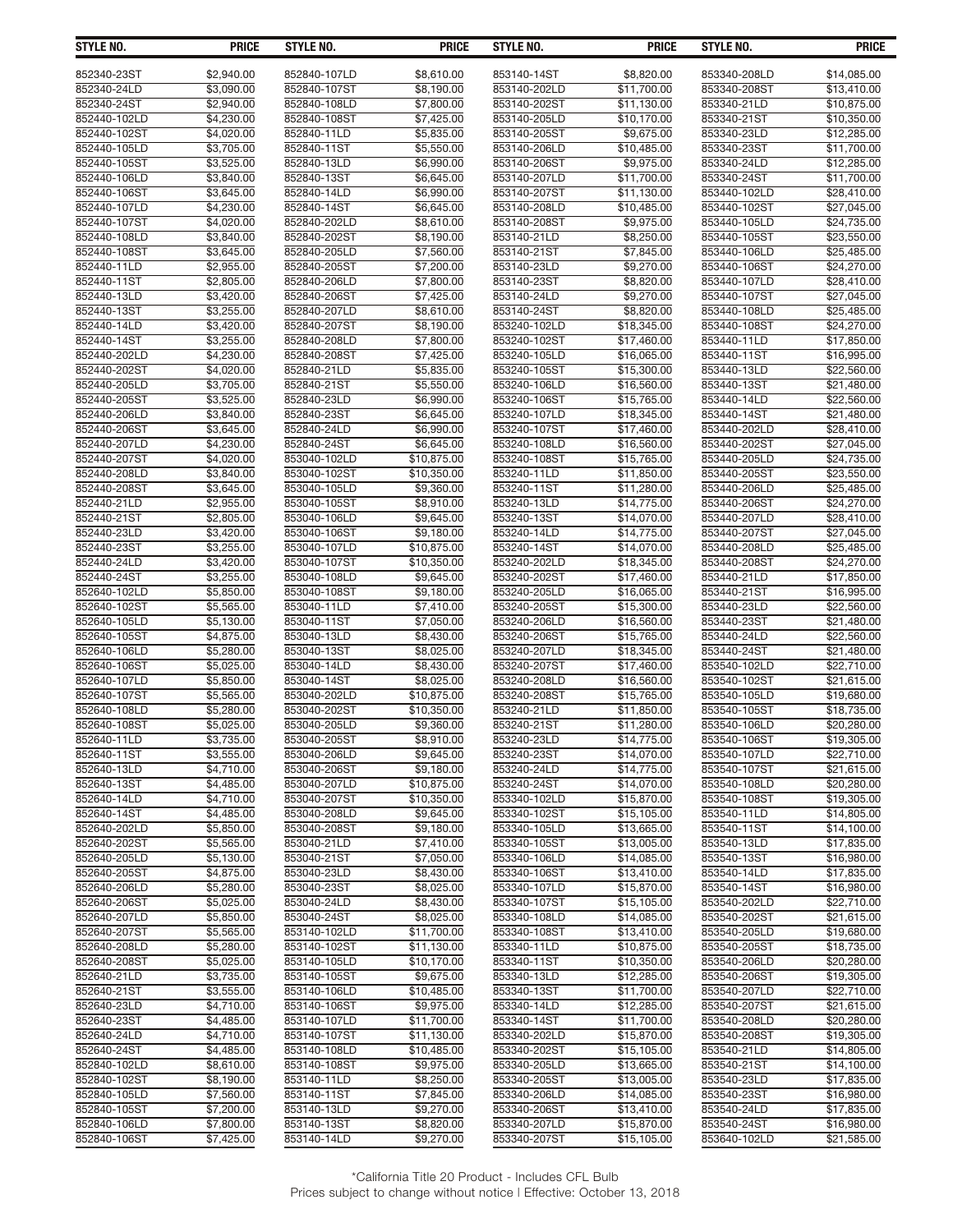| <b>STYLE NO.</b>            | <b>PRICE</b>               | STYLE NO.                    | <b>PRICE</b>               | STYLE NO.                    | <b>PRICE</b>               | STYLE NO.                  | <b>PRICE</b>               |
|-----------------------------|----------------------------|------------------------------|----------------------------|------------------------------|----------------------------|----------------------------|----------------------------|
| 853640-102ST                | \$20,550.00                | 857840-11ST                  | \$11,760.00                | 863040-202LD                 | \$15,420.00                | 863540-208ST               | \$7,875.00                 |
| 853640-105LD                | \$18,750.00                | 857840-12ST                  | \$11,115.00                | 863040-202ST                 | \$14,685.00                | 863540-21LD                | \$6,165.00                 |
| 853640-105ST                | \$17,850.00                | 857840-21ST                  | \$11,760.00                | 863040-205LD                 | \$13,545.00                | 863540-21ST                | \$5,865.00                 |
| 853640-106LD                | \$19,320.00                | 857840-22ST                  | \$11,115.00                | 863040-205ST                 | \$12,900.00                | 863540-23LD                | \$7,455.00                 |
| 853640-106ST                | \$18,390.00                | 859040-11ST                  | \$9,915.00                 | 863040-206LD                 | \$13,965.00                | 863540-23ST                | \$7,095.00                 |
| 853640-107LD                | \$21,585.00                | 859040-12ST                  | \$9,255.00                 | 863040-206ST                 | \$13,290.00                | 863540-24LD                | \$7,455.00                 |
| 853640-107ST                | \$20,550.00                | 859040-21ST                  | \$9,915.00                 | 863040-207LD                 | \$15,420.00                | 863540-24ST                | \$7,095.00                 |
| 853640-108LD                | \$19,320.00                | 859040-22ST                  | \$9,255.00                 | 863040-207ST                 | \$14,685.00                | 865250-12ST                | \$1,185.00                 |
| 853640-108ST                | \$18,390.00                | 860040-2ST                   | \$6,615.00                 | 863040-208LD                 | \$13,965.00                | 865250-21ST                | \$1,500.00                 |
| 853640-11LD<br>853640-11ST  | \$14,340.00<br>\$13,650.00 | 860040ST<br>860140-2ST       | \$6,615.00<br>\$11,595.00  | 863040-208ST<br>863040-21LD  | \$13,290.00                | 865250-22ST<br>865450-12ST | \$1,785.00<br>\$1,485.00   |
| 853640-13LD                 | \$17,055.00                | 860140ST                     | \$11,595.00                | 863040-21ST                  | \$11,490.00<br>\$10,935.00 | 865450-21ST                | \$1,995.00                 |
| 853640-13ST                 | \$16,230.00                | 860340-2ST                   | \$9.600.00                 | 863040-23LD                  | \$12.510.00                | 865450-22ST                | \$2,385.00                 |
| 853640-14LD                 | \$17,055.00                | 860340ST                     | $\overline{$9,600.00}$     | 863040-23ST                  | \$11,910.00                | 865650-21ST                | \$2,685.00                 |
| 853640-14ST                 | \$16,230.00                | 860540-2ST                   | \$19,725.00                | 863040-24LD                  | \$12,510.00                | 865650-22ST                | \$3,405.00                 |
| 853640-202LD                | \$21,585.00                | 860540ST                     | \$19,725.00                | 863040-24ST                  | \$11,910.00                | 870240-1ST                 | \$12,570.00                |
| 853640-202ST                | \$20,550.00                | 860950-2ST                   | \$1,335.00                 | 863240-102LD                 | \$8,940.00                 | 870240-2ST                 | \$4,485.00                 |
| 853640-205LD                | \$18,750.00                | 860950ST                     | \$1,335.00                 | 863240-102ST                 | \$8,505.00                 | 870240ST                   | \$14,850.00                |
| 853640-205ST                | \$17,850.00                | 861240-2ST                   | \$9,930.00                 | 863240-105LD                 | \$7,875.00                 | 871450ST                   | \$1,485.00                 |
| 853640-206LD                | \$19,320.00                | 861240ST                     | \$9,930.00                 | 863240-105ST                 | \$7,500.00                 | 871550ST                   | \$1,230.00                 |
| 853640-206ST                | \$18,390.00                | 861650-11ST                  | \$2.685.00                 | 863240-106LD                 | \$8,115.00                 | 871650ST                   | \$810.00                   |
| 853640-207LD                | \$21,585.00                | 861650-12ST                  | \$2,460.00                 | 863240-106ST                 | \$7,725.00                 | 871750ST                   | \$1,485.00                 |
| 853640-207ST                | \$20,550.00                | 861650-21ST                  | \$2,685.00                 | 863240-107LD<br>863240-107ST | \$8,940.00                 | 872650-1ST                 | \$1,785.00                 |
| 853640-208LD                | \$19,320.00                | 861650-22ST<br>862545ST      | \$2,460.00                 | 863240-108LD                 | \$8,505.00<br>\$8.115.00   | 872650-2ST                 | \$1,785.00<br>\$1.785.00   |
| 853640-208ST<br>853640-21LD | \$18,390.00<br>\$14,340.00 | 862840-102LD                 | \$2,805.00                 | 863240-108ST                 | \$7,725.00                 | 872650-3ST<br>872750-1ST   | \$2,085.00                 |
| 853640-21ST                 | \$13,650.00                | 862840-102ST                 | \$14,445.00<br>\$13,755.00 | 863240-11LD                  | \$6,030.00                 | 872750-2ST                 | \$2,085.00                 |
| 853640-23LD                 | \$17,055.00                | 862840-105LD                 | \$12,765.00                | 863240-11ST                  | \$5,730.00                 | 872750-3ST                 | \$2.085.00                 |
| 853640-23ST                 | \$16,230.00                | 862840-105ST                 | \$12,150.00                | 863240-13LD                  | \$7,320.00                 | 872840-11ST                | \$14,985.00                |
| 853640-24LD                 | \$17,055.00                | 862840-106LD                 | \$13,155.00                | 863240-13ST                  | \$6,960.00                 | 872840-1ST                 | \$13,485.00                |
| 853640-24ST                 | \$16,230.00                | 862840-106ST                 | \$12,525.00                | 863240-14LD                  | \$7,320.00                 | 872840-21ST                | \$14,985.00                |
| 853740-102LD                | \$11,700.00                | 862840-107LD                 | \$14,445.00                | 863240-14ST                  | \$6,960.00                 | 872840-2ST                 | \$13,485.00                |
| 853740-102ST                | \$11,130.00                | 862840-107ST                 | \$13,755.00                | 863240-202LD                 | \$8,940.00                 | 872840-31ST                | \$14,985.00                |
| 853740-105LD                | \$10,170.00                | 862840-108LD                 | \$13,155.00                | 863240-202ST                 | \$8,505.00                 | 872840-3ST                 | \$13,485.00                |
| 853740-105ST                | \$9,675.00                 | 862840-108ST                 | \$12,525.00                | 863240-205LD                 | \$7,875.00                 | 872940-11ST                | \$23,985.00                |
| 853740-106LD                | \$10,485.00                | 862840-11LD                  | \$10,830.00                | 863240-205ST                 | \$7,500.00                 | 872940-1ST                 | \$20,985.00                |
| 853740-106ST                | \$9,975.00                 | 862840-11ST                  | \$10,305.00                | 863240-206LD                 | \$8,115.00                 | 872940-21ST                | \$23,985.00                |
| 853740-107LD                | \$11,700.00                | 862840-13LD                  | $\overline{$11,850.00}$    | 863240-206ST                 | \$7,725.00                 | 872940-2ST                 | \$20,985.00                |
| 853740-107ST                | \$11,130.00                | 862840-13ST                  | \$11,280.00                | 863240-207LD                 | \$8,940.00                 | 872940-31ST                | \$23,985.00                |
| 853740-108LD                | \$10,485.00                | 862840-14LD                  | \$11,850.00                | 863240-207ST                 | \$8,505.00                 | 872940-3ST                 | \$20,985.00                |
| 853740-108ST                | \$9,975.00                 | 862840-14ST                  | \$11,280.00                | 863240-208LD                 | \$8,115.00                 | 873040-11ST                | \$14,985.00                |
| 853740-11LD                 | \$8,250.00                 | 862840-202LD                 | \$14,445.00                | 863240-208ST                 | \$7,725.00                 | 873040-1ST                 | \$13,485.00                |
| 853740-11ST                 | \$7,845.00                 | 862840-202ST                 | \$13,755.00                | 863240-21LD                  | \$6,030.00                 | 873040-21ST                | \$14,985.00                |
| 853740-13LD                 | \$9,270.00                 | 862840-205LD                 | \$12,765.00                | 863240-21ST                  | $\overline{$}5,730.00$     | 873040-2ST                 | \$13,485.00                |
| 853740-13ST<br>853740-14LD  | \$8,820.00                 | 862840-205ST<br>862840-206LD | \$12,150.00                | 863240-23LD<br>863240-23ST   | \$7,320.00                 | 873040-31ST<br>873040-3ST  | \$14,985.00                |
| 853740-14ST                 | \$9,270.00<br>\$8,820.00   | 862840-206ST                 | \$13,155.00<br>\$12,525.00 | 863240-24LD                  | \$6,960.00<br>\$7,320.00   | 873140-11ST                | \$13,485.00<br>\$26,850.00 |
| 853740-202LD                | \$11,700.00                | 862840-207LD                 | \$14,445.00                | 863240-24ST                  | \$6,960.00                 | 873140-1ST                 | \$20,985.00                |
| 853740-202ST                | \$11.130.00                | 862840-207ST                 | \$13,755.00                | 863540-102LD                 | \$9,075.00                 | 873140-21ST                | \$26,850.00                |
| 853740-205LD                | \$10,170.00                | 862840-208LD                 | \$13,155.00                | 863540-102ST                 | \$8,640.00                 | 873140-2ST                 | \$20,985.00                |
| 853740-205ST                | \$9,675.00                 | 862840-208ST                 | \$12,525.00                | 863540-105LD                 | \$8,025.00                 | 873140-31ST                | \$26,850.00                |
| 853740-206LD                | \$10,485.00                | 862840-21LD                  | \$10,830.00                | 863540-105ST                 | \$7,635.00                 | 873140-3ST                 | \$20,985.00                |
| 853740-206ST                | \$9,975.00                 | 862840-21ST                  | \$10,305.00                | 863540-106LD                 | \$8,280.00                 | 873840ST                   | \$2,100.00                 |
| 853740-207LD                | \$11,700.00                | 862840-23LD                  | \$11,850.00                | 863540-106ST                 | \$7,875.00                 | 874950-1ST                 | \$1,485.00                 |
| 853740-207ST                | \$11,130.00                | 862840-23ST                  | \$11,280.00                | 863540-107LD                 | \$9,075.00                 | 874950-2ST                 | \$1,485.00                 |
| 853740-208LD                | \$10,485.00                | 862840-24LD                  | \$11.850.00                | 863540-107ST                 | \$8,640.00                 | 874950ST                   | \$1,485.00                 |
| 853740-208ST                | \$9,975.00                 | 862840-24ST                  | \$11,280.00                | 863540-108LD                 | \$8,280.00                 | 875050-1ST                 | \$1,575.00                 |
| 853740-21LD                 | \$8,250.00                 | 863040-102LD                 | \$15,420.00                | 863540-108ST                 | \$7,875.00                 | 875050-2ST                 | \$1,575.00                 |
| 853740-21ST                 | \$7,845.00                 | 863040-102ST                 | \$14,685.00                | 863540-11LD                  | \$6,165.00                 | 875050ST                   | \$1,575.00                 |
| 853740-23LD                 | \$9,270.00                 | 863040-105LD                 | \$13,545.00                | 863540-11ST                  | \$5,865.00                 | 875140-1ST                 | \$17,985.00                |
| 853740-23ST                 | \$8,820.00                 | 863040-105ST                 | \$12,900.00                | 863540-13LD                  | \$7,455.00                 | 875140-2ST                 | \$17,985.00                |
| 853740-24LD                 | \$9,270.00                 | 863040-106LD                 | \$13,965.00                | 863540-13ST                  | \$7,095.00                 | 875140ST                   | \$17,985.00                |
| 853740-24ST                 | \$8,820.00                 | 863040-106ST                 | \$13,290.00                | 863540-14LD                  | \$7,455.00                 | 875240-1ST                 | \$8,250.00                 |
| 854050-12ST                 | \$3,720.00<br>\$3,720.00   | 863040-107LD                 | \$15,420.00                | 863540-14ST                  | \$7,095.00<br>\$9,075.00   | 875240-2ST                 | \$8,250.00                 |
| 854050-22ST<br>854250-12ST  | \$2,745.00                 | 863040-107ST<br>863040-108LD | \$14,685.00<br>\$13,965.00 | 863540-202LD<br>863540-202ST | \$8,640.00                 | 875240ST<br>875340-1ST     | \$8,250.00<br>\$8,985.00   |
| 854250-22ST                 | \$2,745.00                 | 863040-108ST                 | \$13,290.00                | 863540-205LD                 | \$8,025.00                 | 875340-2ST                 | \$8,985.00                 |
| 856640-1ST                  | \$8,055.00                 | 863040-11LD                  | \$11,490.00                | 863540-205ST                 | \$7,635.00                 | 875340ST                   | \$8,985.00                 |
| 856640-2ST                  | \$8,055.00                 | 863040-11ST                  | \$10,935.00                | 863540-206LD                 | \$8,280.00                 | 875440-1ST                 | \$2,085.00                 |
| 857640-11ST                 | \$16,740.00                | 863040-13LD                  | \$12,510.00                | 863540-206ST                 | \$7,875.00                 | 875440-2ST                 | \$2,085.00                 |
| 857640-12ST                 | \$15,435.00                | 863040-13ST                  | \$11,910.00                | 863540-207LD                 | \$9,075.00                 | 875440ST                   | \$2,085.00                 |
| 857640-21ST                 | \$16,740.00                | 863040-14LD                  | \$12,510.00                | 863540-207ST                 | \$8,640.00                 | 875540-11ST                | \$8,265.00                 |
| 857640-22ST                 | \$15,435.00                | 863040-14ST                  | \$11,910.00                | 863540-208LD                 | \$8,280.00                 | 875540-21ST                | \$8,265.00                 |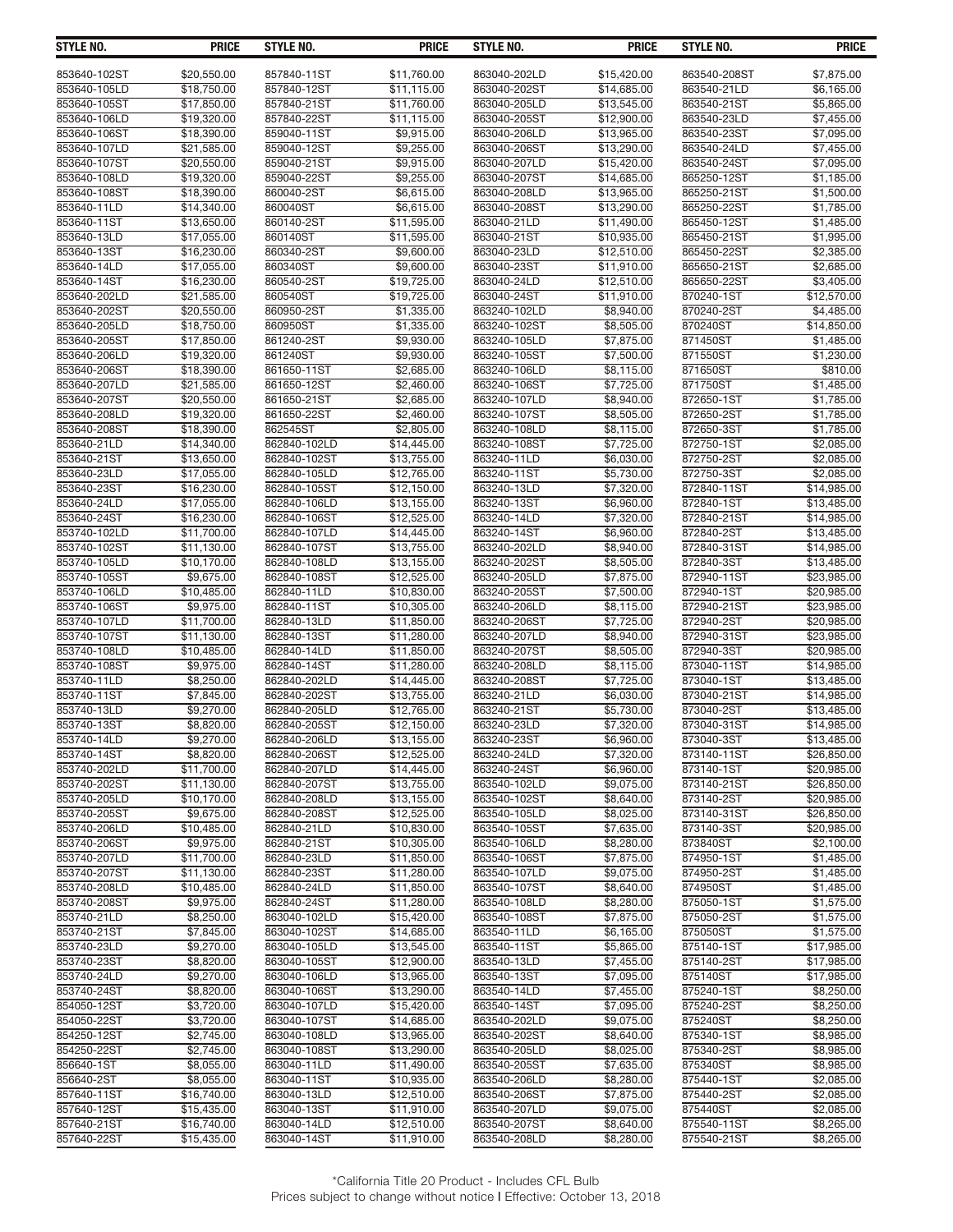| <b>STYLE NO.</b>           | <b>PRICE</b>               | STYLE NO.                 | <b>PRICE</b>               | <b>STYLE NO.</b>          | <b>PRICE</b>               | STYLE NO.                 | <b>PRICE</b>               |
|----------------------------|----------------------------|---------------------------|----------------------------|---------------------------|----------------------------|---------------------------|----------------------------|
| 875540-31ST                | \$8,265.00                 | 879640-1ST                | \$5,250.00                 | 882350-2ST                | \$2,685.00                 | 884650ST                  | \$2,385.00                 |
| 875640-11ST                | \$11,640.00                | 879640-2ST                | \$5,250.00                 | 882350-31ST               | \$2,685.00                 | 884750ST                  | \$1,785.00                 |
| 875640-21ST                | \$11,640.00                | 879640ST                  | \$5,250.00                 | 882350-3ST                | \$2,685.00                 | 884850-1ST                | \$2,985.00                 |
| 875640-31ST                | \$11,640.00                | 879750-1ST                | \$2,025.00                 | 882440-11ST               | \$17,985.00                | 884850-2ST                | \$2,985.00                 |
| 875940-11ST                | \$22,500.00                | 879750-2ST                | \$2,025.00                 | 882440-1ST                | \$17,985.00                | 884950-1ST                | \$2,085.00                 |
| 875940-21ST                | \$22,500.00                | 879750ST                  | \$2,025.00                 | 882440-21ST               | \$17,985.00                | 884950-2ST                | \$2,085.00                 |
| 875940-31ST                | \$22,500.00                | 879940-1ST                | \$5,085.00                 | 882440-2ST                | \$17,985.00                | 885040-1ST                | \$7,365.00                 |
| 876140-11ST                | \$19,485.00                | 879940-2ST                | \$5,085.00                 | 882440-31ST               | \$17,985.00                | 885040-2ST                | \$7,365.00                 |
| 876140-21ST<br>876140-31ST | \$19,485.00<br>\$19,485.00 | 879940ST<br>880040-1ST    | \$5,085.00<br>\$3,841.00   | 882440-3ST<br>882450-11ST | \$17,985.00<br>\$1,875.00  | 885140-1ST<br>885140-2ST  | \$11,985.00<br>\$11,985.00 |
| 876240-1ST                 | \$9.510.00                 | 880040-2ST                | \$3,840.00                 | 882450-1ST                | \$1,875.00                 | 885240-1ST                | \$11,145.00                |
| 876240-2ST                 | \$9,510.00                 | 880040ST                  | \$3,840.00                 | 882450-21ST               | \$1,875.00                 | 885240-2ST                | \$11,145.00                |
| 876240ST                   | \$9,510.00                 | 880380ST                  | \$1,650.00                 | 882450-2ST                | \$1,875.00                 | 885340-1ST                | \$7,425.00                 |
| 876340-1ST                 | \$7,485.00                 | 880481ST                  | \$2,175.00                 | 882450-31ST               | \$1,875.00                 | 885340-2ST                | \$7,425.00                 |
| 876340-2ST                 | \$7,485.00                 | 880682ST                  | \$1,125.00                 | 882450-3ST                | \$1,875.00                 | 885440-1ST                | \$12,915.00                |
| 876340ST                   | \$7,485.00                 | 880781ST                  | \$1,005.00                 | 882540-11ST               | \$16,785.00                | 885440-2ST                | \$12,915.00                |
| 876440-1ST                 | \$5,685.00                 | 880881ST                  | \$2,025.00                 | 882540-1ST                | \$16,785.00                | 885540-1ST                | \$8,535.00                 |
| 876440-2ST                 | \$5,685.00                 | 880981ST                  | \$1,080.00                 | 882540-21ST               | \$16,785.00                | 885540-2ST                | \$8,520.00                 |
| 876440ST                   | \$5,685.00                 | 881081ST                  | \$1,755.00                 | 882540-2ST                | \$16,785.00                | 885640-1ST                | \$11,985.00                |
| 876540-1ST                 | \$8,985.00                 | 881140-1ST                | \$7,185.00                 | 882540-31ST               | \$16,785.00                | 885640-2ST                | \$11,985.00                |
| 876540-2ST<br>876540ST     | \$8,985.00<br>\$8,985.00   | 881140ST<br>881240-1ST    | \$7,185.00<br>\$8,985.00   | 882540-3ST<br>882550-11ST | \$16,785.00<br>\$2,085.00  | 886182ST<br>886280ST      | \$1,950.00<br>\$1,425.00   |
| 876650-1ST                 | \$1.800.00                 | 881240ST                  | \$8,985.00                 | 882550-1ST                | \$2.085.00                 | 886382ST                  | \$885.00                   |
| 876650-2ST                 | \$1,800.00                 | 881440-1ST                | \$2,685.00                 | 882550-21ST               | \$2,085.00                 | 886481ST                  | \$1,275.00                 |
| 876650ST                   | \$1,800.00                 | 881440ST                  | \$2,685.00                 | 882550-2ST                | \$2,085.00                 | 886581ST                  | \$1,950.00                 |
| 876750-1ST                 | \$1,785.00                 | 881540-1ST                | \$3,885.00                 | 882550-31ST               | \$2,085.00                 | 886681ST                  | \$645.00                   |
| 876750-2ST                 | \$1,785.00                 | 881540ST                  | \$3,885.00                 | 882550-3ST                | \$2,085.00                 | 886882ST                  | \$1,725.00                 |
| 876750ST                   | \$1,785.00                 | 881640-1ST                | \$5,985.00                 | 882640-11ST               | \$19.185.00                | 886980ST                  | \$1,350.00                 |
| 877240-1ST                 | \$57,000.00                | 881640ST                  | \$5,985.00                 | 882640-1ST                | \$19,185.00                | 887181ST                  | \$525.00                   |
| 877240-2ST                 | \$57,000.00                | 881750-1ST                | \$2,385.00                 | 882640-21ST               | \$19,185.00                | 887281ST                  | \$1,275.00                 |
| 877240ST                   | \$57,000.00                | 881750ST                  | \$2,385.00                 | 882640-2ST                | \$19,185.00                | 887382ST                  | \$885.00                   |
| 877340-1ST<br>877340-2ST   | \$6,450.00<br>\$6,450.00   | 881850-1ST<br>881850ST    | \$2,385.00                 | 882640-31ST<br>882640-3ST | \$19,185.00                | 887450ST<br>887550ST      | \$2,385.00<br>\$1,950.00   |
| 877340ST                   | \$6,450.00                 | 882040-11ST               | \$2,385.00<br>\$10,485.00  | 882650-11ST               | \$19,185.00<br>\$1,575.00  | 887640-11ST               | \$5,715.00                 |
| 877540-1ST                 | \$38,985.00                | 882040-1ST                | \$10,485.00                | 882650-1ST                | \$1,575.00                 | 887640-1ST                | \$5,085.00                 |
| 877540-2ST                 | \$38,985.00                | 882040-21ST               | \$10,485.00                | 882650-21ST               | \$1,575.00                 | 887640-21ST               | \$5,715.00                 |
| 877540ST                   | \$38,985.00                | 882040-2ST                | \$10,485.00                | 882650-2ST                | \$1,575.00                 | 887640-2ST                | \$5,085.00                 |
| 877640-1ST                 | \$23,850.00                | 882040-31ST               | \$10,485.00                | 882650-31ST               | \$1,575.00                 | 887640-31ST               | \$5,715.00                 |
| 877640-2ST                 | \$23,850.00                | 882040-3ST                | \$10,485.00                | 882650-3ST                | \$1,575.00                 | 887640-3ST                | \$5,085.00                 |
| 877640ST                   | \$23,850.00                | 882081ST                  | \$885.00                   | 882740-11ST               | \$22,350.00                | 887740-11ST               | \$4.005.00                 |
| 877740-1ST                 | \$11,985.00                | 882140-11ST               | \$11,985.00                | 882740-1ST                | \$22,350.00                | 887740-1ST                | \$3,585.00                 |
| 877740-2ST                 | \$11,985.00                | 882140-1ST                | \$11.985.00                | 882740-21ST               | \$22,350.00                | 887740-21ST               | \$4,005.00                 |
| 877740ST                   | \$11,985.00                | 882140-21ST               | \$11.985.00                | 882740-2ST                | \$22,350.00                | 887740-2ST                | \$3,585.00                 |
| 878040-1ST<br>878040-2ST   | \$10,470.00<br>\$10.470.00 | 882140-2ST<br>882140-31ST | \$11,985.00<br>\$11,985.00 | 882740-31ST<br>882740-3ST | \$22,350.00<br>\$22,350.00 | 887740-31ST<br>887740-3ST | \$4,005.00<br>\$3,585.00   |
| 878040ST                   | \$10,470.00                | 882140-3ST                | \$11,985.00                | 882840-11ST               | \$20,985.00                | 887840-11ST               | \$5,955.00                 |
| 878140-1ST                 | \$7,695.00                 | 882150-11ST               | \$2,085.00                 | 882840-1ST                | \$20,985.00                | 887840-1ST                | \$5,325.00                 |
| 878140-2ST                 | \$7,695.00                 | 882150-1ST                | \$2,085.00                 | 882840-21ST               | \$20,985.00                | 887840-21ST               | \$5,955.00                 |
| 878140ST                   | \$7,695.00                 | 882150-21ST               | \$2.085.00                 | 882840-2ST                | \$20,985.00                | 887840-2ST                | \$5,325.00                 |
| 878340-1ST                 | \$24,750.00                | 882150-2ST                | \$2,085.00                 | 882840-31ST               | \$20,985.00                | 887840-31ST               | \$5,955.00                 |
| 878340-2ST                 | \$24,750.00                | 882150-31ST               | \$2,085.00                 | 882840-3ST                | \$20,985.00                | 887840-3ST                | \$5,325.00                 |
| 878340ST                   | \$24,750.00                | 882150-3ST                | \$2,085.00                 | 883240-1ST                | \$10,485.00                | 887950-11ST               | \$1,350.00                 |
| 878550-1ST                 | \$885.00                   | 882240-11ST               | \$11,385.00                | 883240ST                  | \$10,485.00                | 887950-21ST               | \$1,350.00                 |
| 878550-2ST                 | \$885.00                   | 882240-1ST                | \$11,385.00                | 883340-1ST                | \$19,485.00                | 887950-31ST               | \$1,350.00                 |
| 878550ST                   | \$885.00                   | 882240-21ST               | \$11,385.00                | 883340ST                  | \$19,485.00                | 888040-11ST               | \$7,785.00                 |
| 878650-1ST<br>878650-2ST   | \$2,025.00<br>\$2,025.00   | 882240-2ST<br>882240-31ST | \$11,385.00<br>\$11,385.00 | 883440-1ST<br>883440ST    | \$5,250.00<br>\$5,250.00   | 888040-1ST<br>888040-21ST | \$7,785.00<br>\$7,785.00   |
| 878650ST                   | \$2,025.00                 | 882240-3ST                | \$11,385.00                | 883550-1ST                | \$3,285.00                 | 888040-2ST                | \$7,785.00                 |
| 878750-1ST                 | \$1,485.00                 | 882250-11ST               | \$2,385.00                 | 883550ST                  | \$3,285.00                 | 888040-31ST               | \$7,785.00                 |
| 878750-2ST                 | \$1,485.00                 | 882250-1ST                | \$2,385.00                 | 883640-1ST                | \$4,185.00                 | 888040-3ST                | \$7,785.00                 |
| 878750ST                   | \$1,485.00                 | 882250-21ST               | \$2,385.00                 | 883640ST                  | \$4,185.00                 | 888140-11ST               | \$8,685.00                 |
| 878850-1ST                 | \$1,485.00                 | 882250-2ST                | \$2,385.00                 | 883740-1ST                | \$5,985.00                 | 888140-1ST                | \$8,685.00                 |
| 878850-2ST                 | \$1,485.00                 | 882250-31ST               | \$2,385.00                 | 883740ST                  | \$5,985.00                 | 888140-21ST               | \$8,685.00                 |
| 878850ST                   | \$1,485.00                 | 882250-3ST                | \$2,385.00                 | 883840-1ST                | \$9,750.00                 | 888140-2ST                | \$8,685.00                 |
| 879040-1ST                 | \$5,985.00                 | 882340-11ST               | \$15,750.00                | 883840ST                  | \$9,750.00                 | 888140-31ST               | \$8,685.00                 |
| 879040-2ST                 | \$5,985.00                 | 882340-1ST                | \$15,750.00                | 883940-1ST                | \$14,985.00                | 888140-3ST                | \$8,685.00                 |
| 879040ST                   | \$5,985.00                 | 882340-21ST               | \$15,750.00                | 883940ST                  | \$14,985.00                | 888240-11ST               | \$10,485.00                |
| 879140-1ST                 | \$5,985.00                 | 882340-2ST                | \$15,750.00                | 884040ST                  | \$8,985.00                 | 888240-1ST                | \$10,485.00                |
| 879140-2ST<br>879140ST     | \$5,985.00<br>\$5,985.00   | 882340-31ST<br>882340-3ST | \$15,750.00<br>\$15,750.00 | 884140ST<br>884240ST      | \$5,985.00<br>\$7,050.00   | 888240-21ST<br>888240-2ST | \$10,485.00                |
| 879340-1ST                 | \$5,985.00                 | 882350-11ST               | \$2,685.00                 | 884340ST                  | \$7,485.00                 | 888240-31ST               | \$10,485.00<br>\$10,485.00 |
| 879340-2ST                 | \$5,985.00                 | 882350-1ST                | \$2,685.00                 | 884440ST                  | \$8,250.00                 | 888240-3ST                | \$10,485.00                |
| 879340ST                   | \$5,985.00                 | 882350-21ST               | \$2,685.00                 | 884540ST                  | \$2,685.00                 | 888340-11ST               | \$11,685.00                |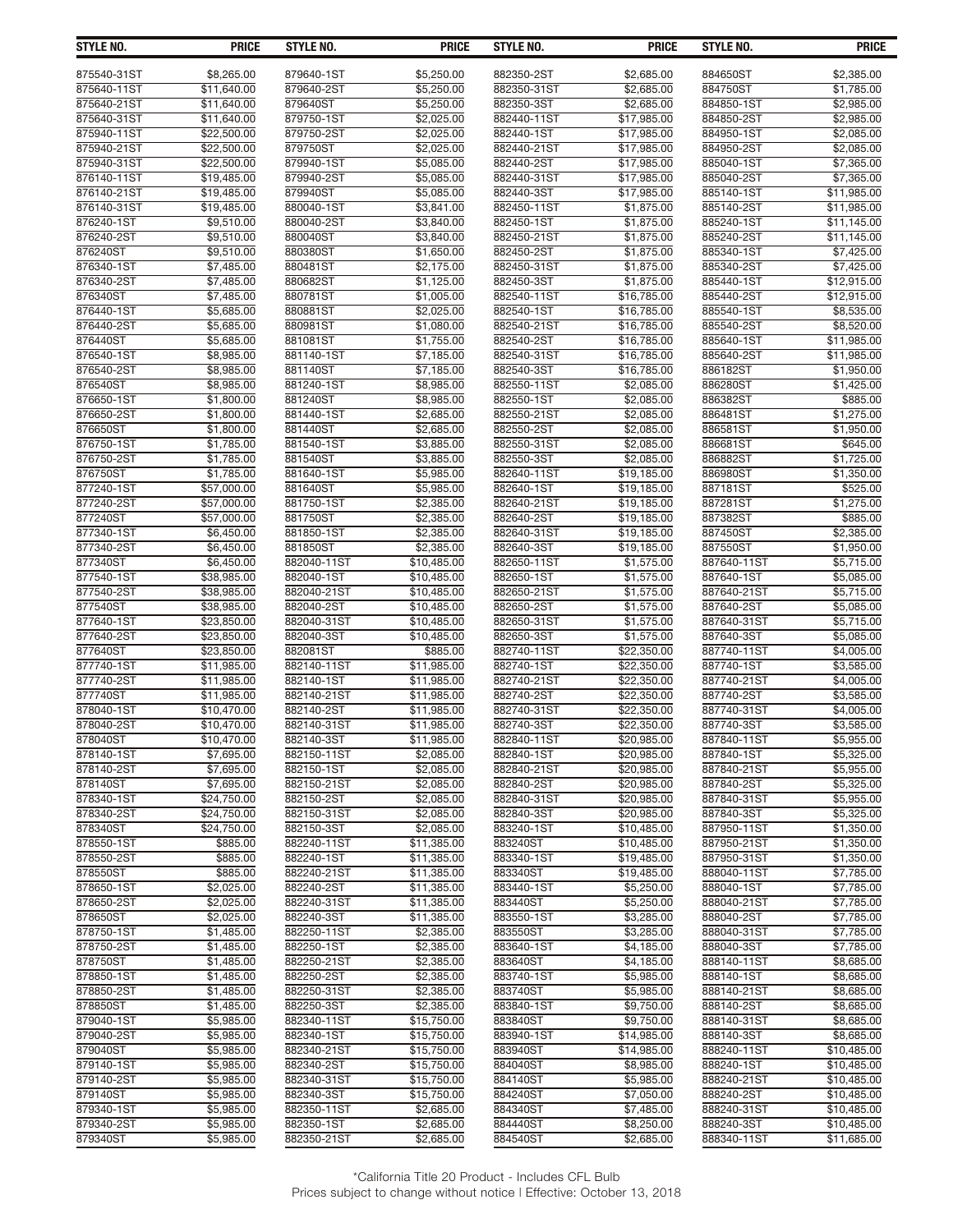| STYLE NO.                 | <b>PRICE</b>               | STYLE NO.                  | <b>PRICE</b>               | <b>STYLE NO.</b>           | <b>PRICE</b>             | <b>STYLE NO.</b>            | <b>PRICE</b>             |
|---------------------------|----------------------------|----------------------------|----------------------------|----------------------------|--------------------------|-----------------------------|--------------------------|
|                           |                            |                            |                            |                            |                          |                             |                          |
| 888340-1ST<br>888340-21ST | \$11,685.00<br>\$11,685.00 | 889640-21ST<br>889640-2ST  | \$17,985.00<br>\$17,985.00 | 893350-2ST<br>893350-3ST   | \$1,485.00<br>\$1,650.00 | 897640-2ST<br>897740-1ST    | \$5,985.00<br>\$7,350.00 |
| 888340-2ST                | \$11,685.00                | 889640-31ST                | \$17,985.00                | 893440-1ST                 | \$23,985.00              | 897740-2ST                  | \$7,350.00               |
| 888340-31ST               | \$11,685.00                | 889640-3ST                 | \$17,985.00                | 893440-2ST                 | \$23,985.00              | 897840-1ST                  | \$9,585.00               |
| 888340-3ST                | \$11.685.00                | 889740-11ST                | \$23,985.00                | 893440-3ST                 | \$26,385.00              | 897840-2ST                  | \$9,585.00               |
| 888440-11ST               | \$13,950.00                | 889740-1ST                 | \$23,985.00                | 893550-1ST                 | \$1,350.00               | 897940-1ST                  | \$17,985.00              |
| 888440-1ST                | \$13,950.00                | 889740-21ST                | \$23,985.00                | 893550-2ST                 | \$1,350.00               | 897940-2ST                  | \$17,985.00              |
| 888440-21ST               | \$13,950.00                | 889740-2ST                 | \$23,985.00                | 893550-3ST                 | \$1,485.00               | 898040-11ST                 | \$19,785.00              |
| 888440-2ST                | \$13,950.00                | 889740-31ST                | \$23,985.00                | 895440-11ST                | \$2,385.00               | 898040-1ST                  | \$19,785.00              |
| 888440-31ST               | \$13,950.00                | 889740-3ST                 | \$23,985.00                | 895440-12ST                | \$2,385.00               | 898040-21ST                 | \$19,785.00              |
| 888440-3ST                | \$13,950.00                | 889840-11ST                | \$5,235.00                 | 895440-21ST                | \$2,685.00               | 898040-2ST                  | \$19,785.00              |
| 888540-11ST               | \$15,585.00                | 889840-1ST                 | \$4,605.00                 | 895440-22ST                | \$2,685.00               | 898040-31ST                 | \$19,785.00              |
| 888540-1ST                | \$15,585.00                | 889840-21ST                | \$5,235.00                 | 895440-31ST                | \$2,685.00               | 898040-3ST                  | \$19,785.00              |
| 888540-21ST               | \$15,585.00                | 889840-2ST                 | \$4,605.00                 | 895440-32ST                | \$2,685.00               | 898182ST                    | \$1,950.00               |
| 888540-2ST                | \$15,585.00                | 889840-31ST                | \$5,235.00                 | 895540-1ST                 | \$8,985.00               | 898282ST                    | \$2,085.00               |
| 888540-31ST               | \$15,585.00                | 889840-3ST                 | \$4,605.00                 | 895540-2ST                 | \$8,985.00               | 898380ST                    | \$945.00                 |
| 888540-3ST                | \$15,585.00                | 889940-1ST                 | \$12,750.00                | 895540-3ST                 | \$9,675.00               | 898482ST                    | \$1,050.00               |
| 888640-11ST               | \$7,665.00                 | 889940-2ST                 | \$12,750.00                | 895940-1ST                 | \$5,985.00               | 898581ST                    | \$750.00                 |
| 888640-1ST                | \$6,585.00                 | 890050-1ST                 | \$4,485.00                 | 895940-2ST                 | \$5,985.00               | 898681ST                    | \$885.00                 |
| 888640-21ST               | \$7,665.00                 | 890050-2ST                 | \$4,485.00                 | 895940-3ST                 | \$6,375.00               | 898781ST                    | \$585.00                 |
| 888640-2ST                | \$6,585.00                 | 890140-1ST                 | \$20,250.00                | 896040-1ST                 | \$2,985.00               | 898840-11ST                 | \$14,550.00              |
| 888640-31ST               | \$7,665.00                 | 890140-2ST                 | \$20,250.00                | 896040-2ST                 | \$2,985.00               | 898840-1ST                  | \$14,550.00              |
| 888640-3ST                | \$6,585.00                 | 890240-1ST                 | \$20.985.00                | 896040-3ST                 | \$3,225.00               | 898840-21ST                 | \$14,550.00              |
| 888740-11ST               | \$10,425.00                | 890240-2ST                 | \$20,985.00                | 896150-1ST                 | \$1,650.00               | 898840-2ST                  | \$14,550.00              |
| 888740-1ST                | \$8,985.00                 | 890640-11ST                | \$10,485.00                | 896150-2ST                 | \$1,650.00               | 898840-31ST                 | \$14,550.00              |
| 888740-21ST               | \$10,425.00                | 890640-12ST                | \$11,685.00                | 896150-3ST                 | \$1,785.00               | 898840-3ST                  | \$14,550.00              |
| 888740-2ST                | \$8,985.00                 | 890640-21ST                | \$10,485.00                | 896350-1ST                 | \$1,350.00               | 898940-11ST                 | \$14,550.00              |
| 888740-31ST               | \$10,425.00                | 890640-22ST                | \$11,685.00                | 896350-2ST                 | \$1,350.00               | 898940-1ST                  | \$14,550.00              |
| 888740-3ST                | \$8,985.00                 | 890750-11ST                | \$1,725.00                 | 896350-3ST                 | \$1,485.00               | 898940-21ST                 | \$14,550.00              |
| 888840-11ST               | \$8,010.00                 | 890750-12ST                | \$1,950.00                 | 896440-1ST                 | \$2,685.00               | 898940-2ST                  | \$14,550.00              |
| 888840-1ST                | \$6,750.00                 | 890750-21ST                | \$1,725.00                 | 896440-2ST                 | \$2,685.00               | 898940-31ST                 | \$14,550.00              |
| 888840-21ST               | \$8,010.00                 | 890750-22ST                | \$1,950.00                 | 896440-3ST                 | \$2,925.00               | 898940-3ST                  | \$14,550.00              |
| 888840-2ST                | \$6,750.00                 | 890840-11ST                | \$8,985.00                 | 896550-11ST                | \$1,185.00               | 899081ST                    | \$1,050.00               |
| 888840-31ST               | \$8,010.00                 | 890840-12ST                | \$10,185.00                | 896550-12ST                | \$1,185.00               | 899240-110ST                | \$5,985.00               |
| 888840-3ST                | \$6,750.00                 | 890840-21ST                | \$8,985.00                 | 896550-21ST                | \$1,485.00               | 899240-18ST                 | \$5,985.00               |
| 888950-11ST<br>888950-1ST | \$2,115.00<br>\$1,845.00   | 890840-22ST<br>891040-11ST | \$10,185.00<br>\$13,485.00 | 896550-22ST<br>896550-31ST | \$1,485.00<br>\$1,485.00 | 899240-19ST<br>899240-210ST | \$5,985.00<br>\$5,985.00 |
| 888950-21ST               | \$2,115.00                 | 891040-12ST                | \$14,985.00                | 896550-32ST                | \$1,485.00               | 899240-28ST                 | \$5,985.00               |
| 888950-2ST                | \$1,845.00                 | 891040-21ST                | \$13,485.00                | 896650-11ST                | \$1,485.00               | 899240-29ST                 | \$5,985.00               |
| 888950-31ST               | \$2,115.00                 | 891040-22ST                | \$14,985.00                | 896650-12ST                | \$1,485.00               | 899340-1ST                  | \$8,625.00               |
| 888950-3ST                | \$1,845.00                 | 891150-11ST                | \$1,650.00                 | 896650-21ST                | \$1,785.00               | 899340-2ST                  | \$8,625.00               |
| 889040-11ST               | \$3,945.00                 | 891150-12ST                | \$1,875.00                 | 896650-22ST                | \$1,785.00               | 899440-1ST                  | \$5,625.00               |
| 889040-1ST                | \$3,585.00                 | 891150-21ST                | \$1,650.00                 | 896650-31ST                | \$1,785.00               | 899440-2ST                  | \$5,625.00               |
| 889040-21ST               | \$3,945.00                 | 891150-22ST                | \$1,875.00                 | 896650-32ST                | \$1,785.00               | 899650-1ST                  | \$885.00                 |
| 889040-2ST                | \$3,585.00                 | 891240-11ST                | \$13,185.00                | 896750-11ST                | \$1,785.00               | 899650-2ST                  | \$885.00                 |
| 889040-31ST               | \$3,945.00                 | 891240-12ST                | \$14,685.00                | 896750-12ST                | \$1,785.00               | 899740-110ST                | \$5,625.00               |
| 889040-3ST                | \$3,585.00                 | 891240-21ST                | \$13,185.00                | 896750-21ST                | \$2.085.00               | 899740-210ST                | \$5,625.00               |
| 889240-11ST               | \$7,170.00                 | 891240-22ST                | \$14,685.00                | 896750-22ST                | \$2.085.00               | 899740-29ST                 | \$5,625.00               |
| 889240-1ST                | \$6.450.00                 | 891340-11ST                | \$4,185.00                 | 896750-31ST                | \$2,085.00               | 901640-1ST                  | \$4,725.00               |
| 889240-21ST               | \$7,170.00                 | 891340-12ST                | \$4,650.00                 | 896750-32ST                | \$2.085.00               | 901640-2ST                  | \$4,725.00               |
| 889240-2ST                | \$6,450.00                 | 891340-21ST                | \$4,185.00                 | 896850-11ST                | \$2,085.00               | 901840-1ST                  | \$2,985.00               |
| 889240-31ST               | \$7,170.00                 | 891340-22ST                | \$4,650.00                 | 896850-12ST                | \$2.085.00               | 901840-2ST                  | \$2,985.00               |
| 889240-3ST                | \$6,450.00                 | 891650-302ST               | \$2,325.00                 | 896850-21ST                | \$2,385.00               | 902050-1ST                  | \$3,885.00               |
| 889350-11ST               | \$1,635.00                 | 891650-304ST               | \$1,650.00                 | 896850-22ST                | \$2,385.00               | 902050-2ST                  | \$3,885.00               |
| 889350-1ST                | \$1.485.00                 | 891650-31ST                | \$1,425.00                 | 896850-31ST                | \$2,385.00               | 902250-1ST                  | \$2,085.00               |
| 889350-21ST               | \$1,635.00                 | 891650-33ST                | \$1,350.00                 | 896850-32ST                | \$2,385.00               | 902250-2ST                  | \$2,085.00               |
| 889350-2ST                | \$1,485.00                 | 891650-34ST                | \$1,350.00                 | 896950-1ST                 | \$2,385.00               | 902440-1ST                  | \$5.850.00               |
| 889350-31ST               | \$1,635.00                 | 892840-1ST                 | \$1,485.00                 | 896950-2ST                 | \$2,385.00               | 902440-2ST                  | \$5,850.00               |
| 889350-3ST                | \$1,485.00                 | 892840-2ST                 | \$1,485.00                 | 896950-3ST                 | \$2,625.00               | 902640-1ST                  | \$7,485.00               |
| 889440-11ST               | \$7,905.00                 | 892840-3ST                 | \$1,650.00                 | 897040-1ST                 | \$5,985.00               | 902640-2ST                  | \$7,485.00               |
| 889440-1ST                | \$7,185.00                 | 892940-1ST                 | \$4,785.00                 | 897040-2ST                 | \$5,985.00               | 902840-1ST                  | \$8,985.00               |
| 889440-21ST               | \$7,905.00                 | 892940-2ST                 | \$4,785.00                 | 897040-3ST                 | \$6,375.00               | 902840-2ST                  | \$8,985.00               |
| 889440-2ST                | \$7,185.00                 | 892940-3ST                 | \$5,250.00                 | 897140-1ST                 | \$11,985.00              | 905610ST                    | \$795.00                 |
| 889440-31ST               | \$7,905.00                 | 893040-1ST                 | \$7,785.00                 | 897140-2ST                 | \$11,985.00              | 905710ST                    | \$885.00                 |
| 889440-3ST                | \$7,185.00                 | 893040-2ST                 | \$7,785.00                 | 897140-3ST                 | \$12,825.00              | 905810ST                    | \$825.00                 |
| 889550-11ST               | \$1,575.00                 | 893040-3ST                 | \$8,550.00                 | 897240-11ST                | \$17,985.00              | 905910ST                    | \$1,785.00               |
| 889550-1ST                | \$1,485.00                 | 893140-1ST                 | \$8,985.00                 | 897240-21ST                | \$17,985.00              | 906010ST                    | \$1,650.00               |
| 889550-21ST               | \$1,575.00                 | 893140-2ST                 | \$8,985.00                 | 897240-31ST                | \$17,985.00              | 906610ST                    | \$1,950.00               |
| 889550-2ST                | \$1,485.00                 | 893140-3ST                 | \$9,885.00                 | 897440-1ST                 | \$1,185.00               | 907250-1ST                  | \$1,485.00               |
| 889550-31ST               | \$1,575.00                 | 893240-1ST                 | \$12,585.00                | 897440-2ST                 | \$1,185.00               | 907250-2ST                  | \$1,485.00               |
| 889550-3ST                | \$1,485.00                 | 893240-2ST                 | \$12,585.00                | 897540-1ST                 | \$3,855.00               | 907310-1ST                  | \$2,085.00               |
| 889640-11ST               | \$17,985.00                | 893240-3ST                 | \$13,785.00                | 897540-2ST                 | \$3,855.00               | 907310ST                    | \$1,785.00               |
| 889640-1ST                | \$17,985.00                | 893350-1ST                 | \$1,485.00                 | 897640-1ST                 | \$5,985.00               |                             |                          |